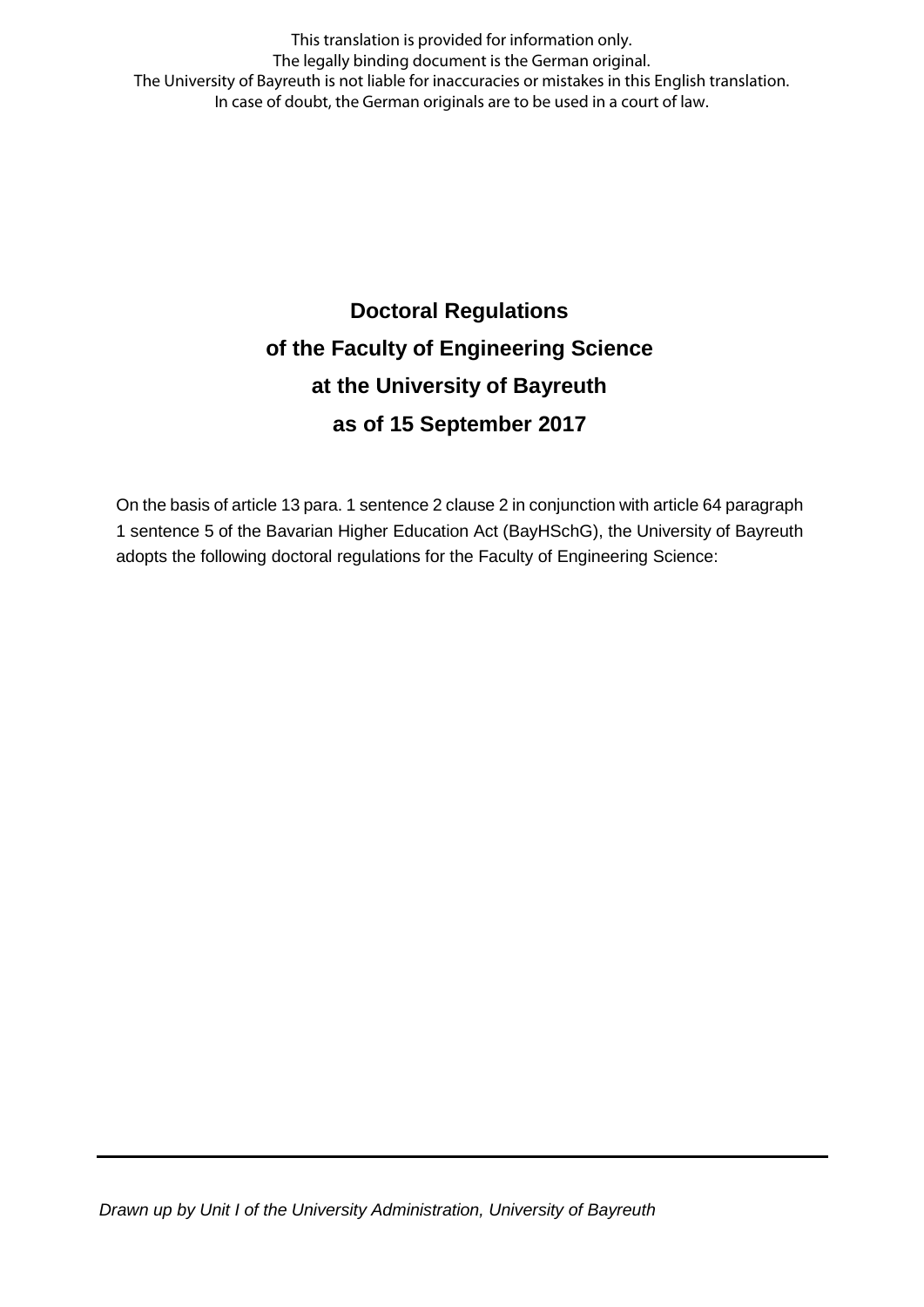# **Contents**

#### **Section I: General provisions**

- § 1 Doctoral degree
- § 2 Examination authorisation
- § 3 Doctoral committee and extended doctoral committee

#### **Section II: The ordinary doctorate**

- § 4 Requirements for admission to a doctoral project
- § 5 Statistical requirements
- § 6 Supervision, supervisory agreement
- § 7 Application for admission to a doctoral examination
- § 8 Decision on admission to a doctoral project and to a doctoral examination
- § 9 Dissertation
- § 10 Assessment of the dissertation
- § 11 Board of examiners
- § 12 Colloquium
- § 13 Overall grade of the doctorate
- § 14 Publication of the dissertation
- § 15 Diploma and completion of the doctorate

#### **Section III: Honorary Doctorate**

§ 16 Honorary doctorate

## **Section IV: Cooperation with Universities of Applied Sciences**

§ 17 Cooperation with universities of applied sciences

#### **Section V: Joint Binational Doctorates**

- § 18 General Information
- § 19 Examination process at the Faculty of Engineering Science
- § 20 Examination process at the partner institution
- § 21 Joint diploma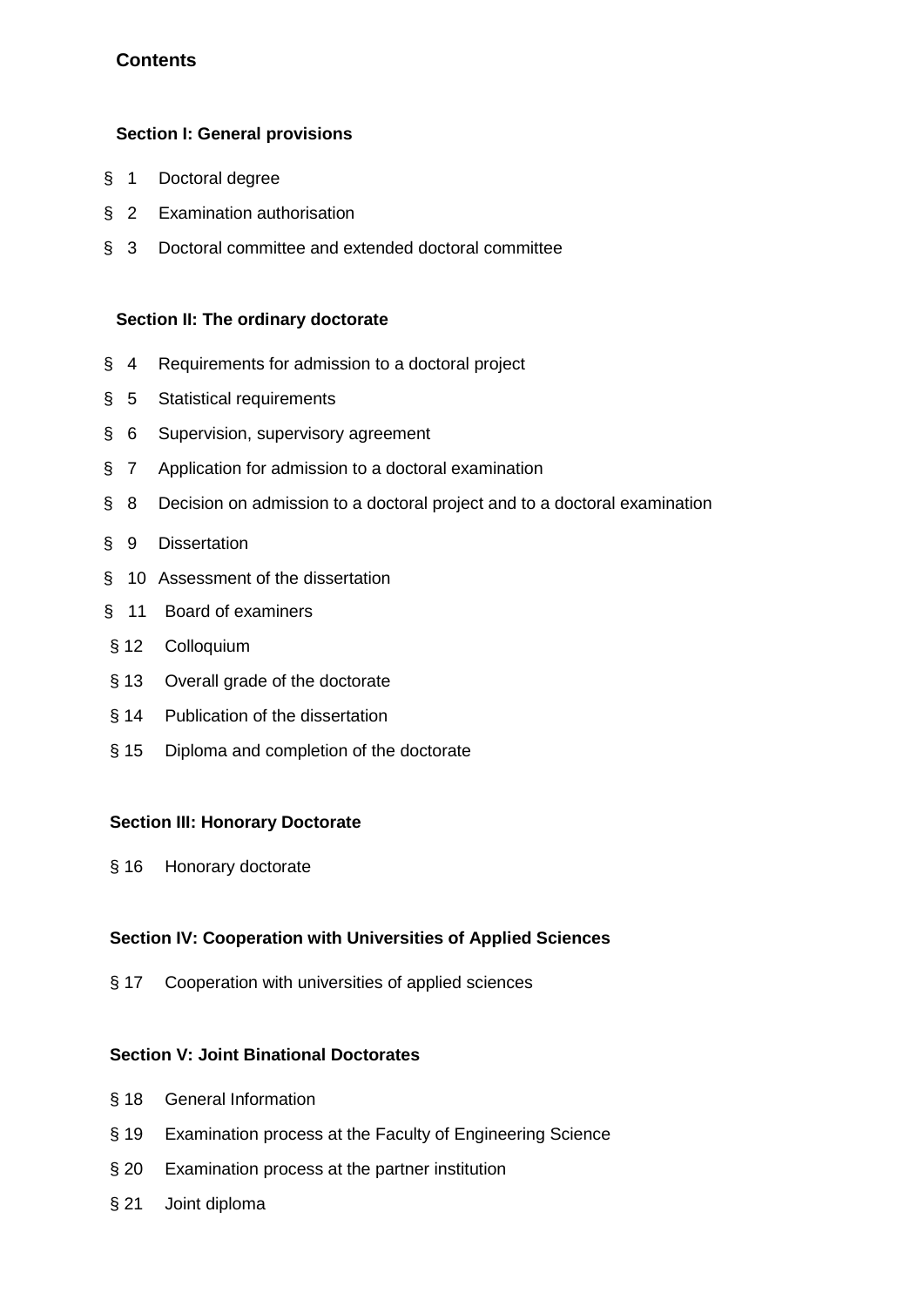### **Section VI: Further regulations, transitional and final stipulations**

- § 22 Invalidity of the doctoral work
- § 23 Right to inspect
- § 24 Consideration of special life situations
- § 25 Consideration of special needs of disabled persons
- § 26 Coming into effect, transitional arrangements

Annex 1

Annex 2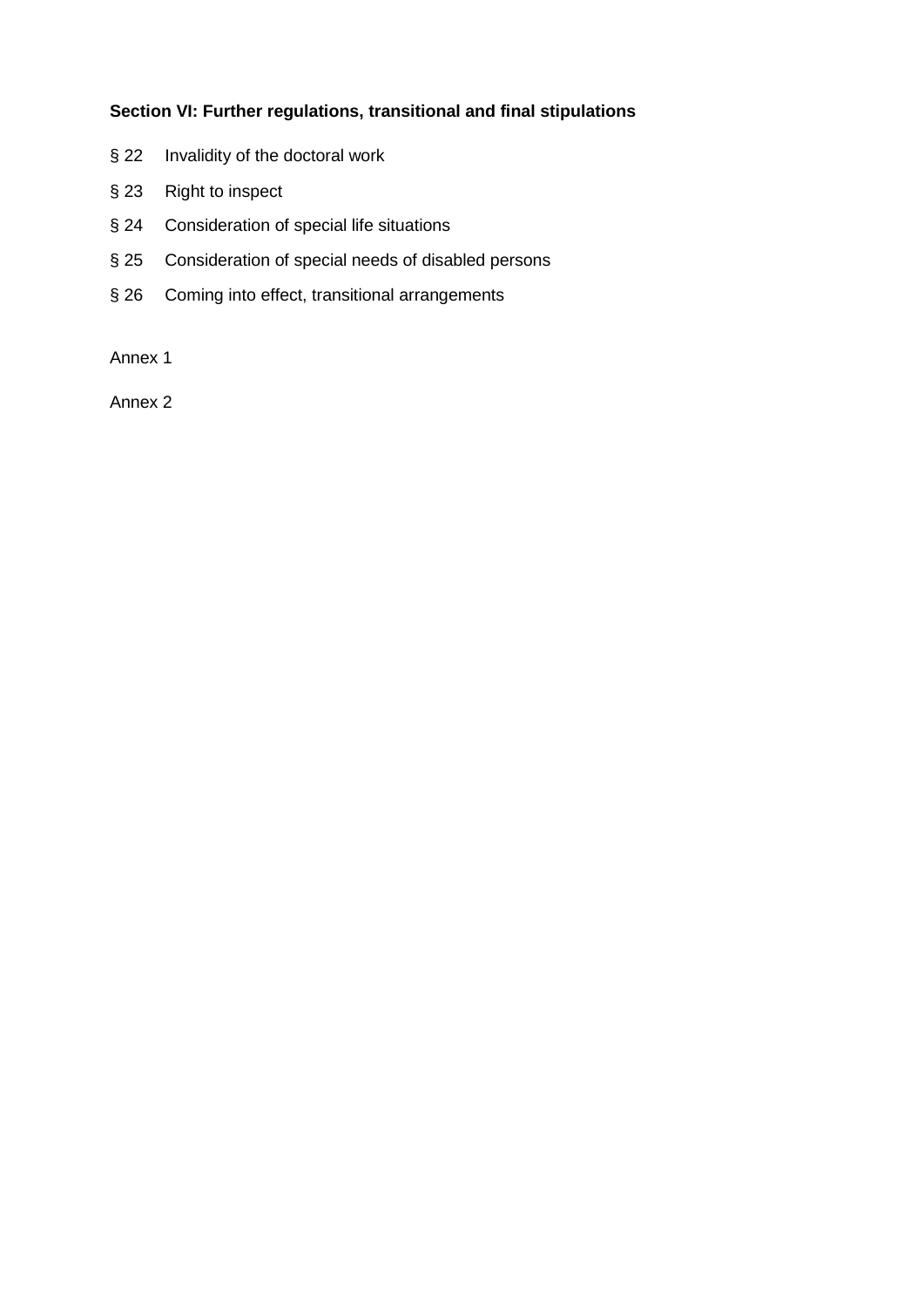#### **Section I: General provisions**

#### **§ 1**

#### **Doctoral degree**

- (1) 1The University of Bayreuth, through the Faculty of Engineering Science awards the academic degree "Doktor-Ingenieur" or "Doktor-Ingenieurin", abbreviated as Dr.-Ing.
- (2) The doctorate serves as proof of an individual scholarly achievement that substantially exceeds the examination performance required for acceptance for doctoral studies in § 4 para 1 number 1.
- (3) The work required for the doctorate consists of one written scientific work (dissertation) by the candidate and an oral examination (colloquium).
- (4) 1The University of Bayreuth, through the Faculty of Engineering Science, in accordance with § 16, awards the honorary scientific degree of "Doktor-Ingenieur" or "Doktor-Ingenieurin", abbreviated as Dr.-Ing. E.h., as a rare distinction to persons who have distinguished themselves through outstanding scientific or technical achievements.

#### **§ 2**

#### **Examination authorisation**

1Instructors authorised to examine according to these regulations are the university instructors in accordance with art. 2 para. 3 sentence 1 Bavarian University Personnel Act (BayHSchPG), professors relieved from duty and retired professors (see. article 13 BayHSchPG) and the other instructors authorised to examine, according to § 4 University Examiners Regulations (HSchPrüferV), of the Faculty of Engineering Science. 2Instructors of other faculties of the University of Bayreuth or other German or foreign universities can be appointed as examiners, if they fulfil the qualification requirements in article 62 para. 1 Bavarian Higher Education Act (BayHSchG) in conjunction with § 4 HSchPrüferV. 3Apart from that, § 17, and, within the scope of binational doctorates, section V, apply for doctoral projects with universities of applied sciences.

## **§ 3 Doctoral committee and extended doctoral committee**

(1) The doctoral committee is responsible for the implementation of the doctoral process, unless otherwise stated in these doctoral regulations.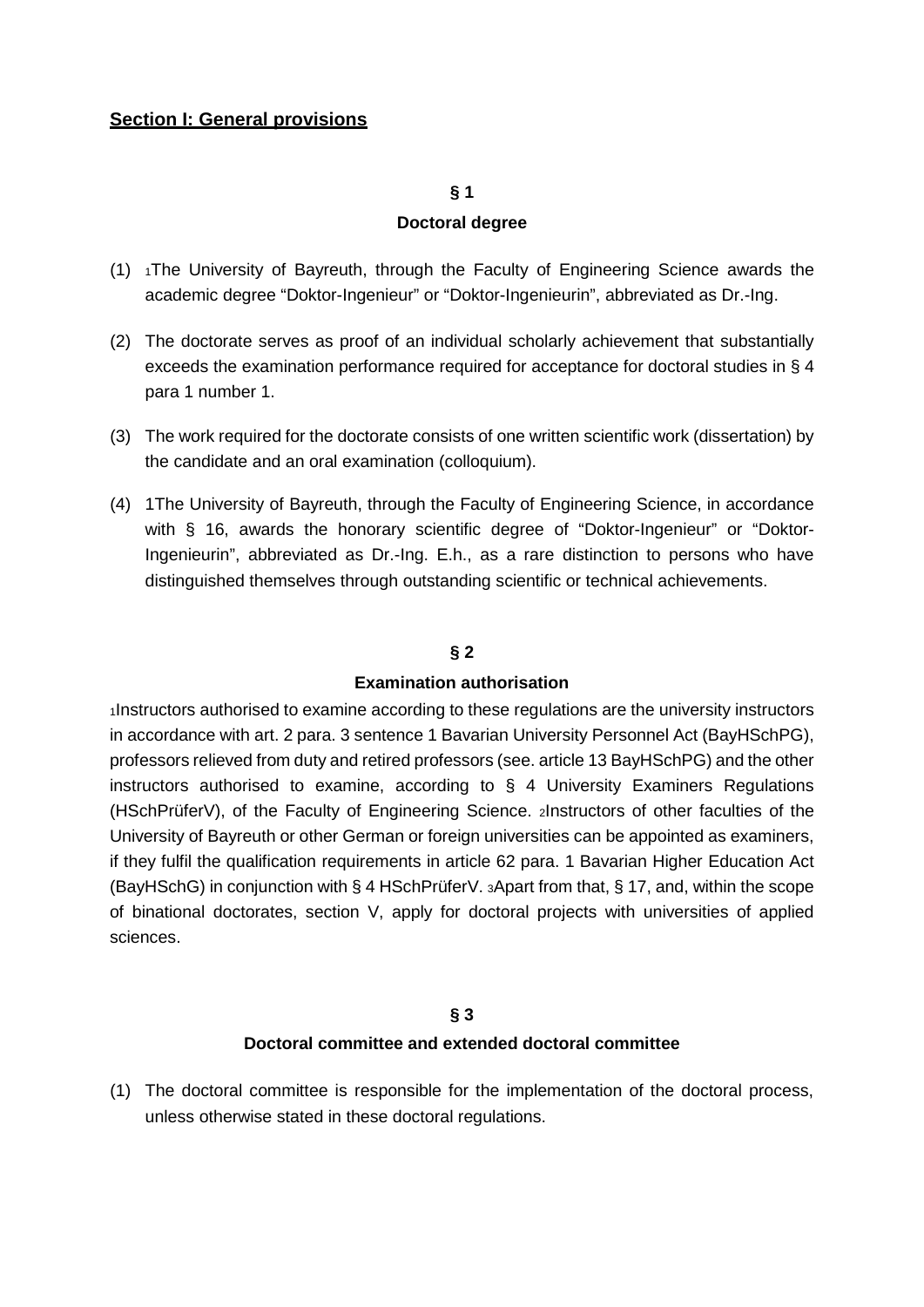- $(2)$  1The doctoral committee consists of the Dean as chairman and three professors of the Faculty of Engineering Sciences according to article 2 para. 1 sentence 1 no. 1 BayHSchPG and a doctorate holder from the other full-time academic personnel of the Faculty of Engineering Science, who must be a university instructor. 2The members of the doctoral committee are elected for a period of two years by the faculty. 3Exceptionally, on being proposed by the Dean, members of the Faculty of Mathematics, Physics & Computer Science, or the Faculty of Biology, Chemistry & Earth Sciences at the University of Bayreuth or other German universities, who fulfil the requirements referred to in sentence 1, can be elected onto the doctoral committee. 4The Dean leads the doctoral committee as chairman of its meetings and directs the day-to-day business.
- $(3)$  1A doctoral committee has a quorum if all members have been duly invited and the majority of members are present and entitled to vote. 2They act by a majority of the votes cast. 3Abstaining from voting, secret voting and transferring of voting rights are not permitted. 4In the event of a tie vote, the chairman has the casting vote. 5The doctoral committee meets at least once per semester.
- $(4)$  1The decisions of the doctoral committee are communicated in writing to the candidate by the Dean. 2Decisions adversely affecting the candidate are to be justified to the candidate and accompanied with information on their right to appeal.
- (5) Exclusion due to personal involvement is governed by article 41 para 2 BayHSchG with regard to article 20 and article 21 of the Bavarian Administrative Process Act (BayVwVfG).
- (6) 1The doctoral committee establishes guidelines for quality assurance in the field of scientific requirements and the grading as well as for the content of the doctoral agreements and provides recommendations to the Faculty Council to establish quality criteria in accordance with § 9 para 4 sentence 4. 2The doctoral committee reports to the Faculty Council annually on the development of the doctoral system.
- $(7)$  1The advanced doctoral committee consists of the members of the doctoral committee, all other university instructors according to article 2 para 3 sentence 1 BayHSchPG, together with professors relieved of duty and retired professors of the Faculty of Engineering Science. 2The extended doctoral committee is to be convened at the request of a member within two weeks; it is responsible for decisions according to § 10 para 5 and para 7 as well as § 16 para 3 of the present regulations. 3The chairman is the Dean. 4Paragraphs 3 to 5 apply accordingly.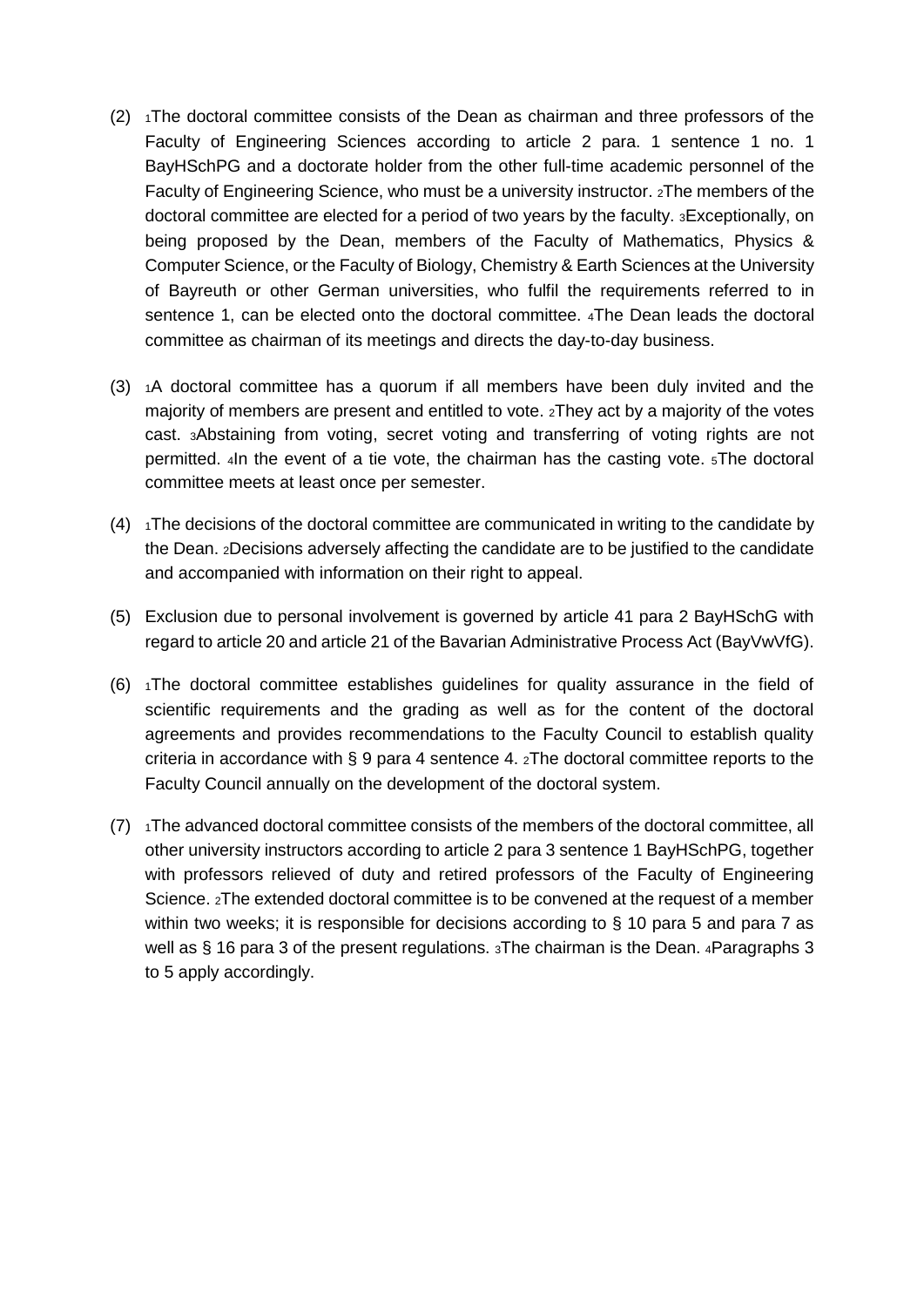## **Section II: The ordinary doctorate**

#### **§ 4**

#### **Requirements for admission to a doctoral project**

- (1) For admission to a doctoral project, the candidate must fulfil the following requirements:
	- 1. He or she must have completed a subject-related university degree; the standard degree is the *Diplom* examination or master's examination in a more research-oriented master's degree programme or a comparable master's examination at a university of applied sciences. Candidates who passed the final examination in a relevant *Diplom* programme at a university of applied sciences with an overall grade better than 2,0, while not exceeding the standard period of study by more than two terms, will also be admitted to the doctoral process. Applicants who have passed the final examination in a subjectrelated scientific bachelor's programme at a university or university of applied sciences with an overall grade of 1,0 and have not exceeded the standard period of study and can prove that they belong to the best 5% of their year of study are also accepted for the doctorate. The doctoral committee may also recognise degrees in engineering-related subjects (e.g. physics, chemistry, biology, techno-mathematics, computer science, industrial engineering science) as sufficient requirements for admission to a doctorate. The recognition of foreign degrees occurs according to the principle of equivalence, in compliance with article 63 BayHSchG. The equivalence is established by equivalence agreements approved by the Standing Conference of the Ministers of Education and Cultural Affairs, and the German Rectors' Conference; doubts as to the equivalence can be heard at the Central Office for Foreign Education.
	- 2. The doctoral committee can make the recognition subject to additional work from the engineering disciplines of the bachelor's and master's programmes of the Faculty of Engineering Science in the amount of up to 15 credit points. The examinations in the subjects in which additional work has to be done are carried out in accordance with the examination regulations or the examination and study regulations of the bachelor's and master's programmes of the faculty either orally or in writing. The examinations must be passed in each case with a grade of at least 4,0. Failed examinations can be repeated once.
	- 3. The candidate must not have already unsuccessfully attempted a relevant doctoral examination or an equivalent examination at another institution of higher education.
	- 4. In accordance with § 6 para 2 or 3, the applicant must sign a supervisory agreement with an instructor authorised to examine pursuant to  $\S$  2; there is no entitlement to the conclusion of a supervisory agreement.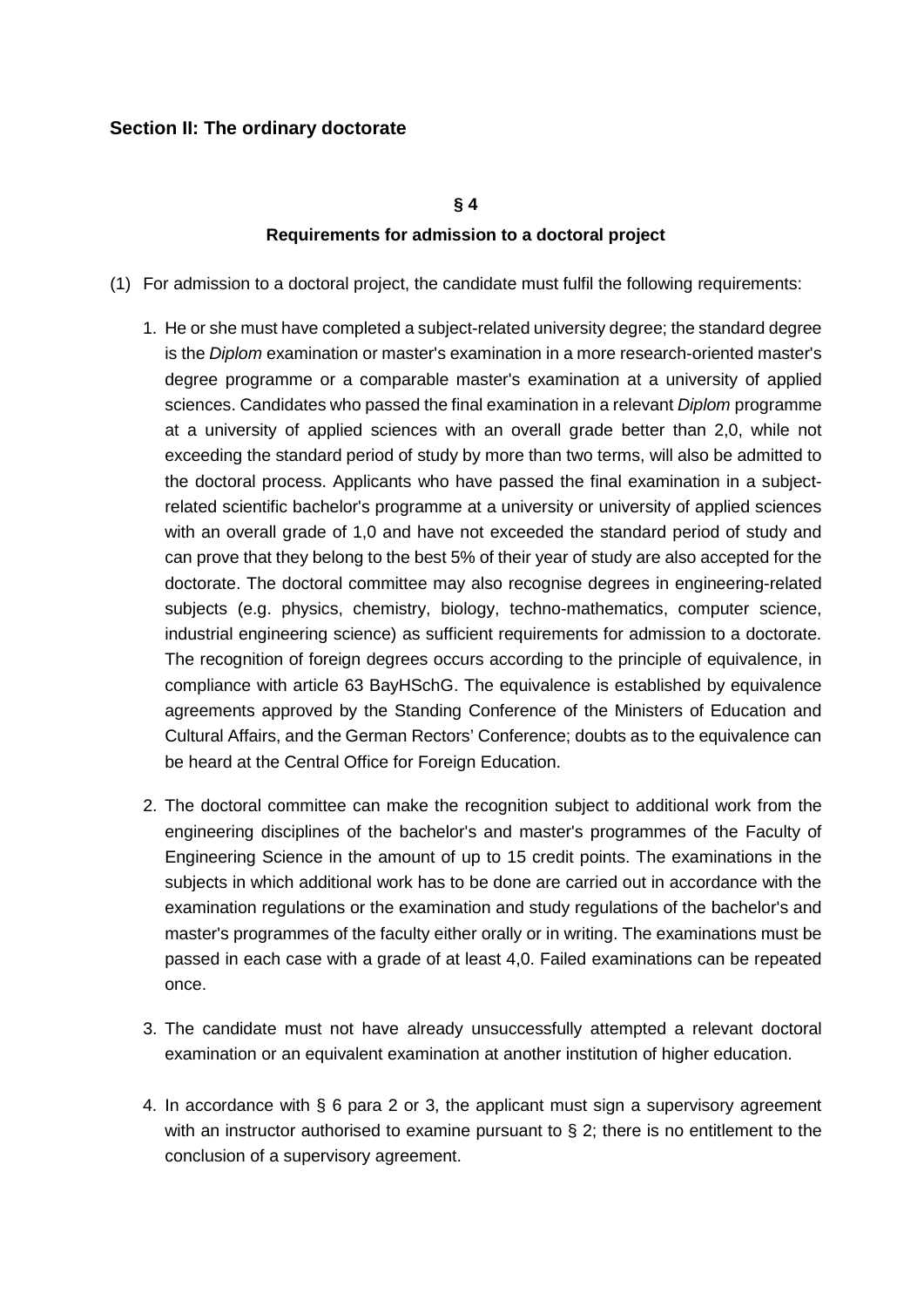- $(2)$  1Before the establishment of the doctoral relationship, a written application for admission to a doctoral project has to be made to the doctoral committee via the Dean. 2The application must include the necessary documentation as evidence of the admission requirements specified in para. 1 and a declaration by the applicant that he or she has not already been accepted for a doctorate in the same subject at another university or another doctoral institution of the University of Bayreuth.
- (3) The application is accompanied by an online registration as an applicant to the Faculty of Engineering Science.
- (4) The doctorate begins upon receipt of written confirmation of acceptance of the doctorate by the Faculty of Engineering Science.

#### **§ 5 Statistical requirements**

- (1)  $1$ With the application for acceptance of a doctorate, the doctoral institution of the University of Bayreuth collects and automatically stores the personal data of the doctoral candidate in accordance with § 5 of the HStatG and processes them for the purpose of fulfilling the legal requirements and for the purposes of decision-making and planning in the higher education sector in accordance with § 1 para 1 sentences 1 and 2 of the Higher Education Statistics Act as part of the doctorate in order to implement the survey obligations of the university as regulated in the currently valid version. 2In this connection, the applicant is obligated to cooperate and disclose personal data (art. 10 para 2 sentence 3 BayHSchG).
- (2) <sup>1</sup>The data will be regularly transmitted or passed on to the Bavarian State Statistical Office in relation to the survey characteristics of the Higher Education Statistics Act of 2 November 1990 and to the university administration for the purpose of presenting the higher education statistics. 2The use and processing of personal data is subject to the requirements of article 10 BayHSchG.

#### **§ 6 Supervision, supervisory agreement**

- $(1)$  <sub>1</sub>The dissertation will be supervised by an instructor authorised to examine (doctoral relationship); a legal right to a doctoral relationship does not exist. 2If the supervisor leaves the faculty, she or he can continue supervising for up to two years after her or his retirement if she or he remains authorised to examine according to the requirements of  $\S$  2.  $3$ Given good cause, the doctoral committee may extend the period in accordance with sentence 2 by a maximum of two years. 4If the supervisor of a doctoral project can no longer supervise it, the doctoral committee ensures further supervision of the dissertation if possible.
- (2)  $\pm$  1The supervisor of the dissertation must be an authorised instructor according to § 2.  $\pm$  He or she and the applicant shall record the main points of the doctorate in a written agreement (supervisory agreement). 3The supervisor also informs the doctoral committee if the doctoral project is cancelled.
- (3) In the case of doctorates with universities of applied sciences/HAWs (§ 17), the dissertation is supervised on an equal footing by the instructors of the university and the university of applied sciences/HAW, and supervisory agreements are concluded with the applicant.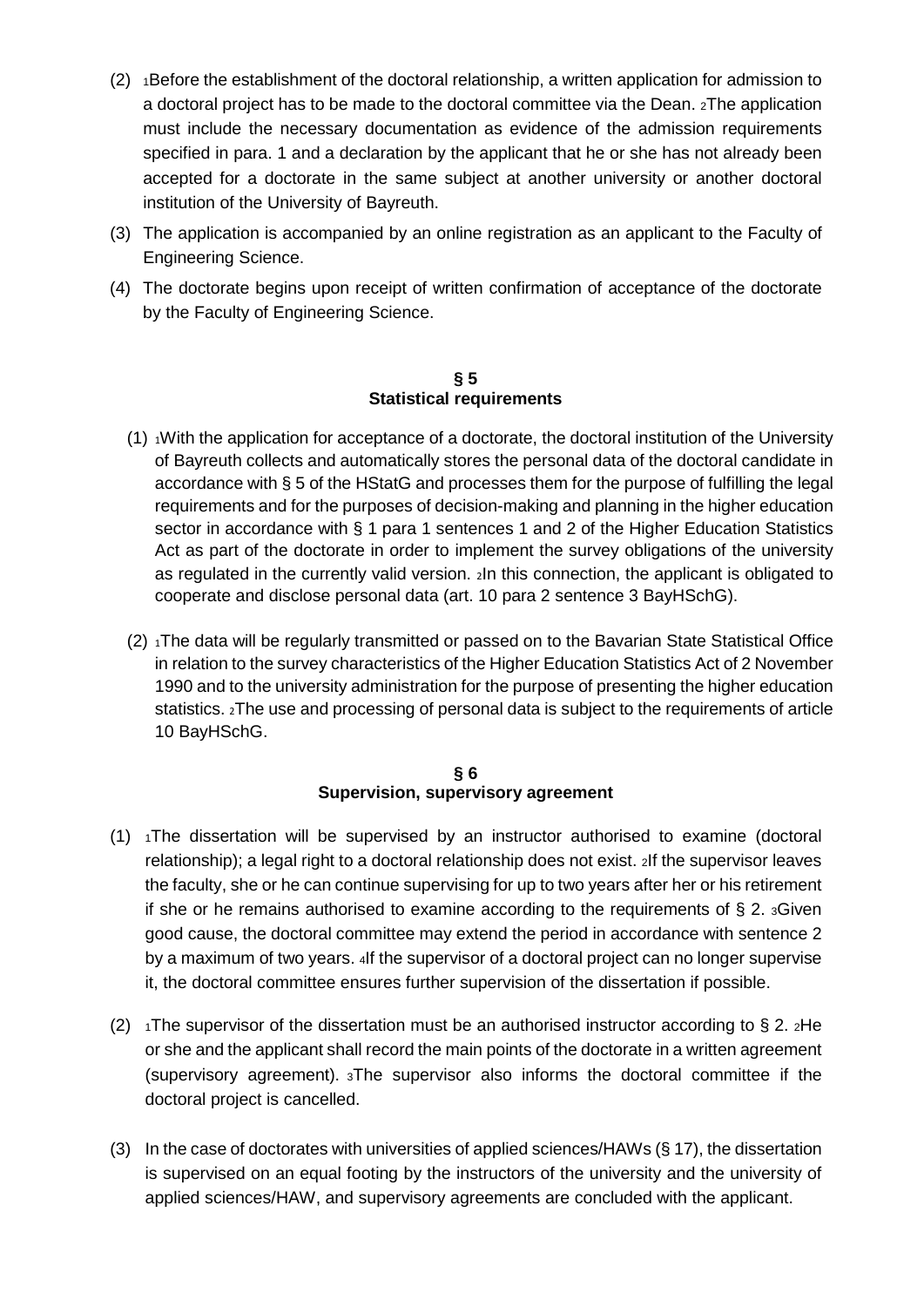#### **Application for admission to a doctoral examination**

1Admission to a doctoral examination is to be applied for in writing to the doctoral committee via the Dean. 2The application must include:

- 1. five identical copies of the dissertation,
- 2. the certificate of admission to a doctoral project,
- 3. an affidavit from the candidate that she or he has written the dissertation independently and has used no sources or aids other than those stated (see article 64 para. 1 sentence 6 BayHSchG), and a declaration that she or he has not already submitted the dissertation to obtain an academic degree; that she or he has not already definitively failed this or a similar doctoral examination;
- 4. the candidate's curriculum vitae which provides information, in particular, on her or his education;
- 5. an official certificate of good conduct. In the case of foreigners, proof recognised as equivalent by the University of Bayreuth must be presented. This can be an extract from the criminal records of the home state, a certificate of good conduct, or a comparable document. Members of the University of Bayreuth do not need a certificate of good conduct. The official certificate of good conduct or proof must show that the applicant has not proven himself or herself unworthy of bearing a doctoral title. The certificate of good conduct or proof may not be older than 6 months;
- 6. a statement from the candidate that she or he has not made, nor will make use of any commercial doctoral consultants or agents;
- 7. a letter of endorsement from the supervising professor, with the recommendation from the primary assessor or the secondary assessor and another examiner;
- 8. the electronic version of the dissertation and a declaration of consent from the candidate that the electronic version of the dissertation may be subjected to a separate review while respecting her or his copyright and data privacy;
- 9. a declaration of consent from the candidate that in the event of suspected scientific misconduct, investigation can take place by the internal university bodies of scientific selfregulation;
- 10. and if necessary, the applications according to § 24 and § 25.

# **§ 8**

# **Decision on admission to a doctoral project and doctoral examination**

(1) 1Admission to a doctoral project is to be refused if the requirements for admission specified in § 4 have not been met. 2Admission to the doctoral examination shall be refused if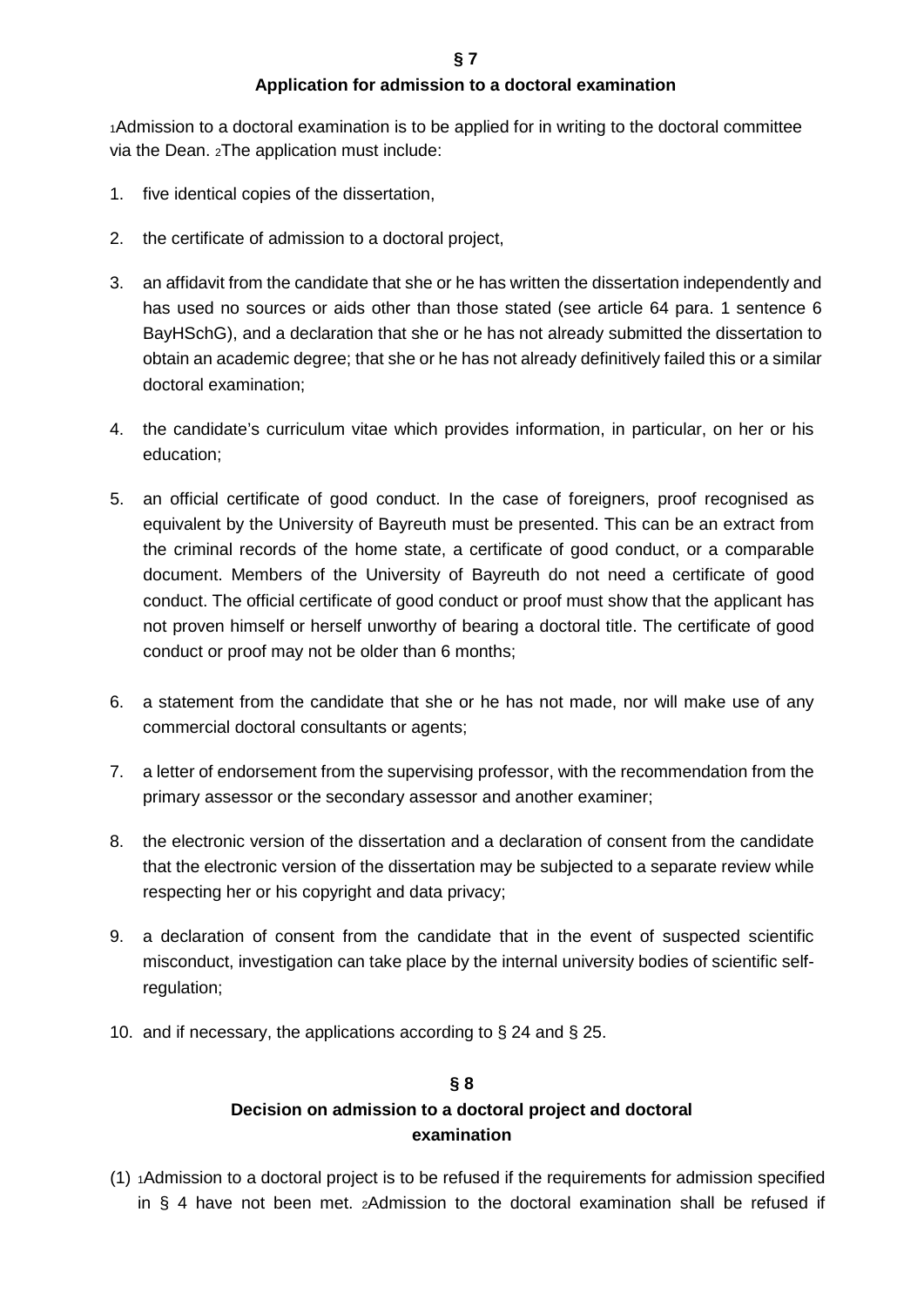admission to the doctoral project has not been granted, or if the documents required in § 7 are incomplete or if the candidate has proved herself or himself unworthy of a doctoral title due to her or his conduct.

- $(2)$  <sub>1</sub>The doctoral committee shall decide on the candidate's application within three months. 2The decisions on the admission or refusal of admission to a doctoral project and doctoral examination will be communicated to the candidate in accordance with § 3 para. 4.
- (3)  $1$ The doctoral candidate may withdraw from the doctorate at any time if no application for admission to the doctoral examination process has yet been submitted. 2If he or she withdraws from the doctorate at a time when he or she has not yet received a rejection decision on the application for admission to the doctoral examination process, the dissertation is deemed not to have been submitted. 3If the doctoral candidate withdraws the application for admission after he or she has received a negative decision on the dissertation or after the oral examination has begun, the doctorate is deemed to have ended without success. 4The dean of the doctoral candidate shall issue a written decision on this matter, which must be substantiated and accompanied by information concerning the right to appeal. 5Applications in accordance with sentences 1 to 3 shall be addressed to the Dean.

# **§ 9 Dissertation**

- $(1)$  1The dissertation must be the candidate's own independent scientific achievement in an engineering field and contribute to the solution of scientific problems. 2It should lead to new scientific knowledge. 3It must present the results achieved in an appropriate manner.
- $(2)$  1The dissertation must be signed and submitted in typescript; it must be bound, paginated, provided with a table of contents and contain a German and an English summary which provide information on the problem and results. 2The literature used as well as other resources are to be fully specified; all passages taken either verbatim or in adapted form from publications are to be indicated as such. 3The cover sheet of the work submitted must be laid out according to the example in Annex 1. 4The dissertation must also be provided in electronic form to make it convenient to review by faculty members authorised to examine. 5The review must respect copyright and data privacy.
- (3)  $\Delta$  1The dissertation must be written in German.  $\Delta$  2The doctoral committee can permit the candidate to submit it in a language other than German. 3In this case, a detailed summary in German is to accompany it.
- $(4)$  1Together with the dissertation at least one scientific publication must be submitted, the content of which was solely or mainly contributed by the candidate, and which, after a scientific assessment, has been published in a recognized professional journal, has appeared in another equivalent publication or has been accepted for publication, 2Justified exceptions from the regulation according to sentence 1 are permitted. 3The doctoral committee makes the decision on the recognition of the publication or the exception based on quality criteria. 4These are determined by the Faculty Council on the recommendation of the doctoral committee.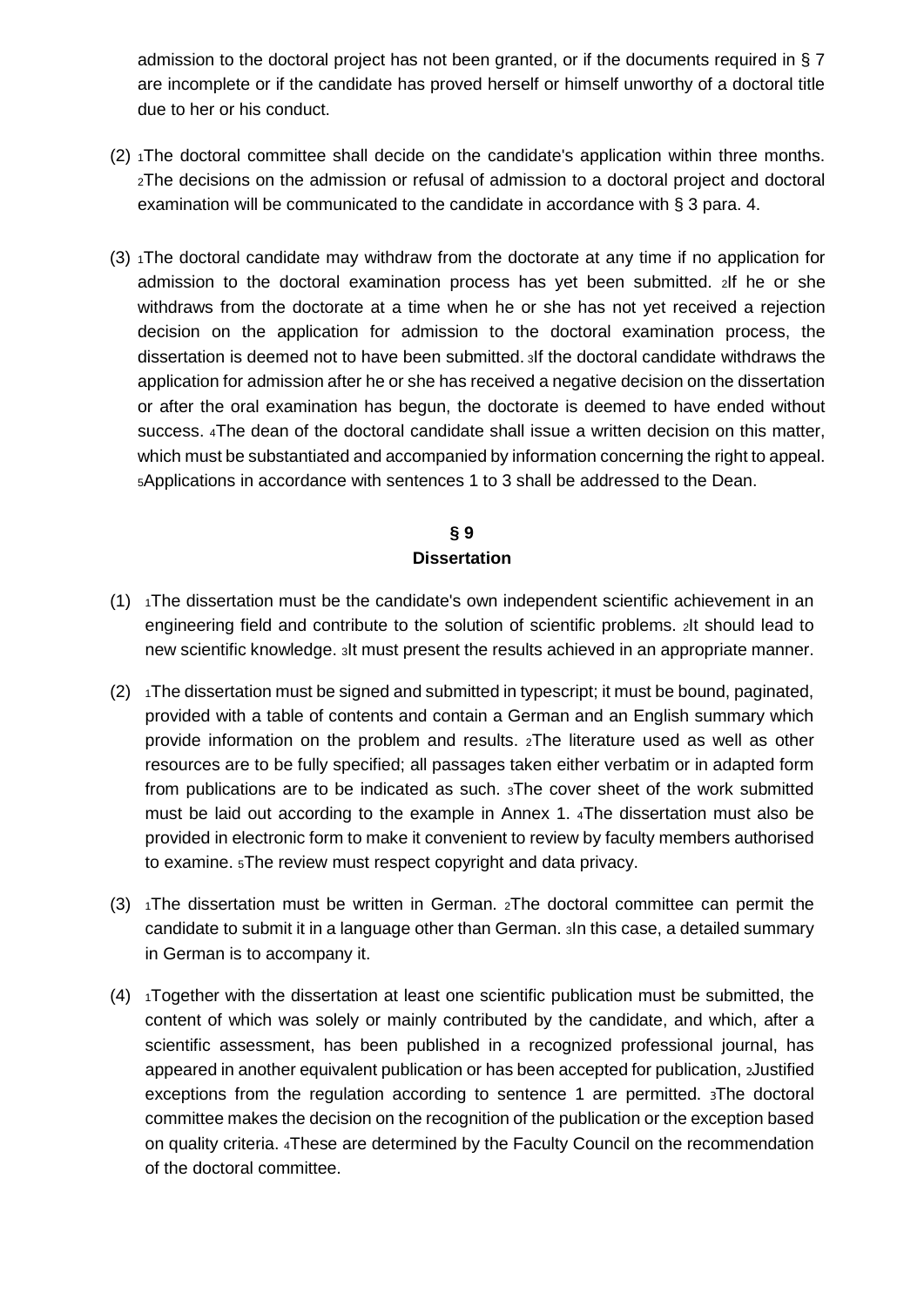### **§ 10 Assessment of the dissertation**

- (1) 1Following admission to the doctoral examination, the doctoral committee immediately appoints two instructors authorised to examine as primary and secondary assessors to assess the dissertation; at least one of them must be a professor of the Faculty of Engineering Science. 2The supervisor of the work is usually the primary assessor. 3In the case of doctoral projects that exceed the core area of their subject, an instructor authorised to examine from the other faculty is to be appointed as the secondary assessor or further assessor.
- (2) In the case of doctorates with universities of applied sciences/HAWs (§ 17), the two supervisors of the doctoral thesis of the university and the university of applied sciences/HAW are generally appointed as reviewers on an equal footing.
- $(3)$  1 Each assessor submits a written assessment on the dissertation within a reasonable time and proposes the acceptance or rejection of the dissertation. Each assessor assesses the dissertation and awards a grade according to the following scheme:

very good  $= 1 =$  an especially commendable achievement;  $good = 2 = an achievement above average;$ 

satisfactory  $= 3 =$  an achievement that meets average requirements;

unsatisfactory  $= 4 =$  an achievement with considerable shortcomings, as a whole unusable.

<sup>3</sup>The use of intermediate grades is permissible:

```
still very good = 1,5and
```
still good= 2,5.

4In special cases, "an especially excellent achievement" for an award can be proposed (see § 13 para. 2 sentence 4); the assessment of the dissertation in these cases is also based on sentences 2 and 3. 5The grade of the dissertation is the arithmetic mean of the corresponding individual grades awarded by the assessors.

- $(4)$  1The doctoral committee appoints another assessor, who must be a professor, when the primary assessor and the secondary assessor differ in their assessments by more than one grade. 2The doctoral committee may appoint instructors authorised to examine if an assessor suggests this or if the doctoral committee considers it necessary in order to ensure a proper assessment. 3Para. 2 applies accordingly.
- $(5)$  1The Dean circulates the dissertation and the assessment amongst up to five members of the extended doctoral committee. 2One copy of the assessment is kept in the Office of the Dean for inspection by the members of the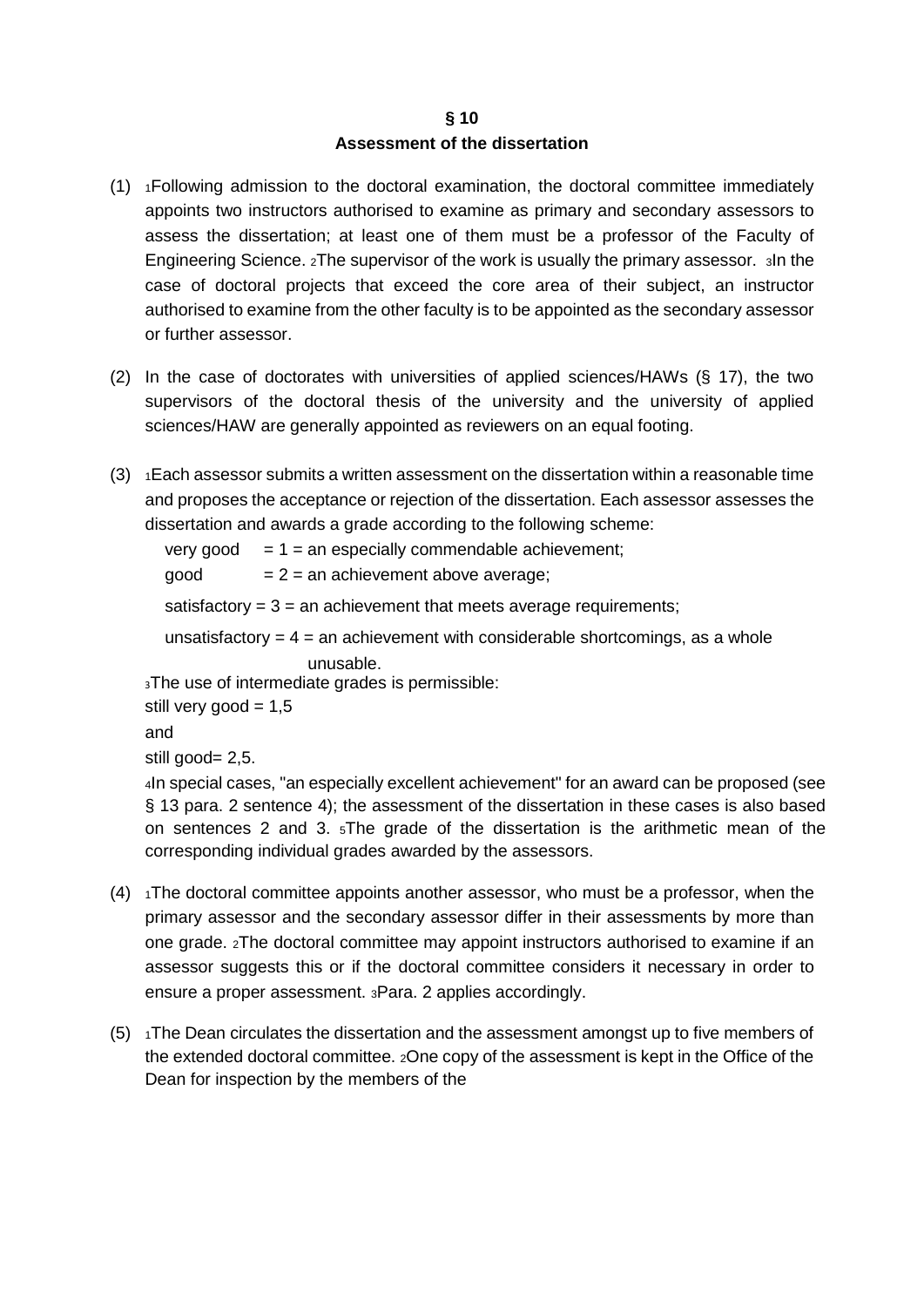extended doctoral committee, pending completion of the circulation process of the dissertation and assessment. 3On request, access to an electronic version of the dissertation will be made available to authorised persons; copyright and data privacy must be respected. 4Each member of the extended doctoral committee may give a written opinion or request the convening of the extended doctoral committee. 5If the convening of the extended doctoral committee is not required, the doctoral committee makes a decision after completion of the circulation, which should not take longer than six weeks, taking into account the assessments and possible opinions on the assessments of the dissertation; otherwise the extended doctoral committee makes the decision. 6If the dissertation is rated as "satisfactory" or better, it is accepted. If it is graded with the grade "unsatisfactory", it is rejected. 7§ 3 para. 4 applies accordingly.

- $(6)$  1If the dissertation is rejected, the candidate may submit a new dissertation within two years of the notification of rejection. 2Paras. 1 to 4 apply to the subsequent process. 3If the candidate fails to submit a new dissertation within the period specified in sentence 1 or the new dissertation is rejected, the doctoral process is ended without success. 4§ 3 para. 4 applies accordingly.
- (7) 1The doctoral committee or extended doctoral committee can return the dissertation, which would otherwise have to be rejected, to the candidate for revision.  $2$ The candidate may also submit a new dissertation in place of the revision. 3She or he must submit the revised or new dissertation within the period specified in para. 6 sentence 1. 4A revised dissertation is assessed by the assessors appointed for original dissertation if they are still available; moreover para. 1 to 4 apply. 5If the candidate does not submit the new dissertation or reworked dissertation before the deadline, or the revised or new dissertation is rejected, the doctoral process is ended without success.  $\epsilon$ § 3 para. 4 apply accordingly.

## **§ 11 Board of examiners**

- (1)  $\rightarrow$  1After a reasonable period after acceptance of the dissertation, a scientific colloquium (§ 11) takes place in front of the board of examiners. 2The board of examiners consists of:
	- 1. a professor, within the sense of article 2 para. 1 sentence 1 no. 1 BayHSchPG, of the Faculty of Engineering Science who is not an assessor, as chairperson,
	- 2. the assessors,
	- 3. another instructor authorised to examine within the sense of § 2.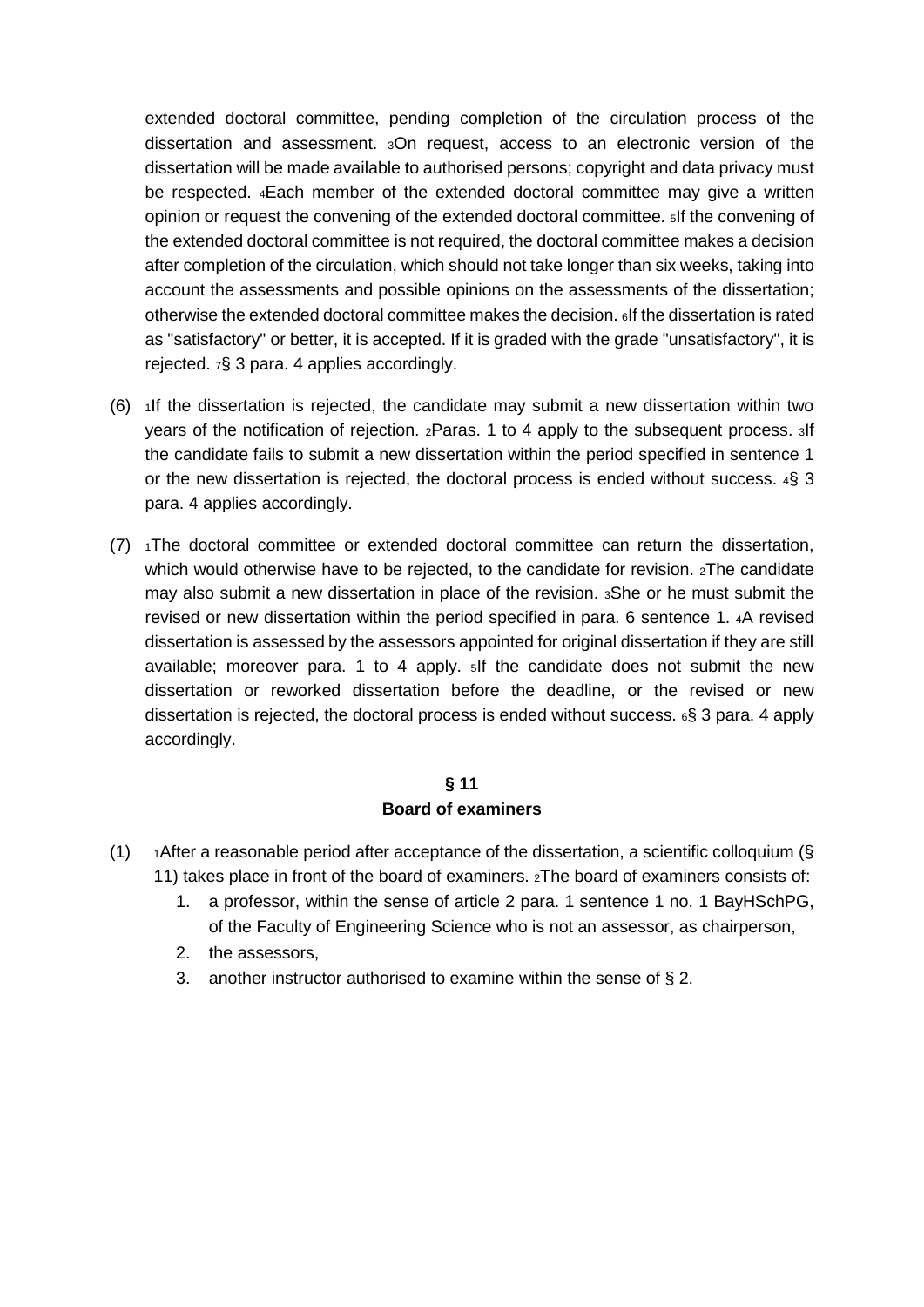3If an assessor, within the sense of sentence 2 no. 2 is unable to be involved with the continuation of the process, another instructor authorised to examine within the sense of § 2 will be appointed to the board of examiners if fewer than two assessors are thereby participating.

 $(2)$  1The chairman and the other members of the board of examiners are appointed by the doctoral committee immediately after acceptance of the dissertation. 2The candidate will be informed of the names of the members of the board of examiners.

## **§ 12 Colloquium**

- $(1)$  1The colloquium is a collegial individual examination. 2It is a scientific debate, which should show whether the candidate has developed further understanding of her or his field of study and related subject areas and is familiar with modern developments in his subject.
- $(2)$  1The Dean sets the date of the colloquium in consultation with the chair of examiners. 2The members of the board of examiners and the candidate will be invited to the colloquium in writing by the Dean. 3The inviting of the candidate must occur at least fourteen days before the date of the colloquium. 4The doctoral committee can shorten the notice period in agreement with the candidate.
- $(3)$  1The colloquium will begin with a 20-minute public presentation; the doctoral committee can allow other people to be present as an audience. 2The subsequent scientific discussion lasts about 60 minutes and is not public. 3The colloquium will be chaired by the chair of examiners. 4Members of the doctoral committee and the extended doctoral committee, and other instructors authorised to examine not belonging to the board of examiners can participate in the scientific discussion as listeners. 5Members of the doctoral committee and the extended doctoral committee who are not members of the examination board, as well as other faculty teaching staff authorised to administer examinations, may participate in the scientific discussion as listeners. 6The or the chair of examiners may permit questions from the instructors present on the basis of the provision in sentence 5; he or she shall ensure an appropriate proportion of the members of the examination board in the examination period.
- $(4)$  1The grading of the colloquium is done by joint debate and is based on the grading scale according to § 10 para 3. 2If the members of the board of examiners agree on a grade then this becomes the grade of the colloquium. 3If they cannot agree, the grade of the colloquium is calculated as the arithmetic mean of the individual grades from the members of the board of examiners 4If a candidate does not achieve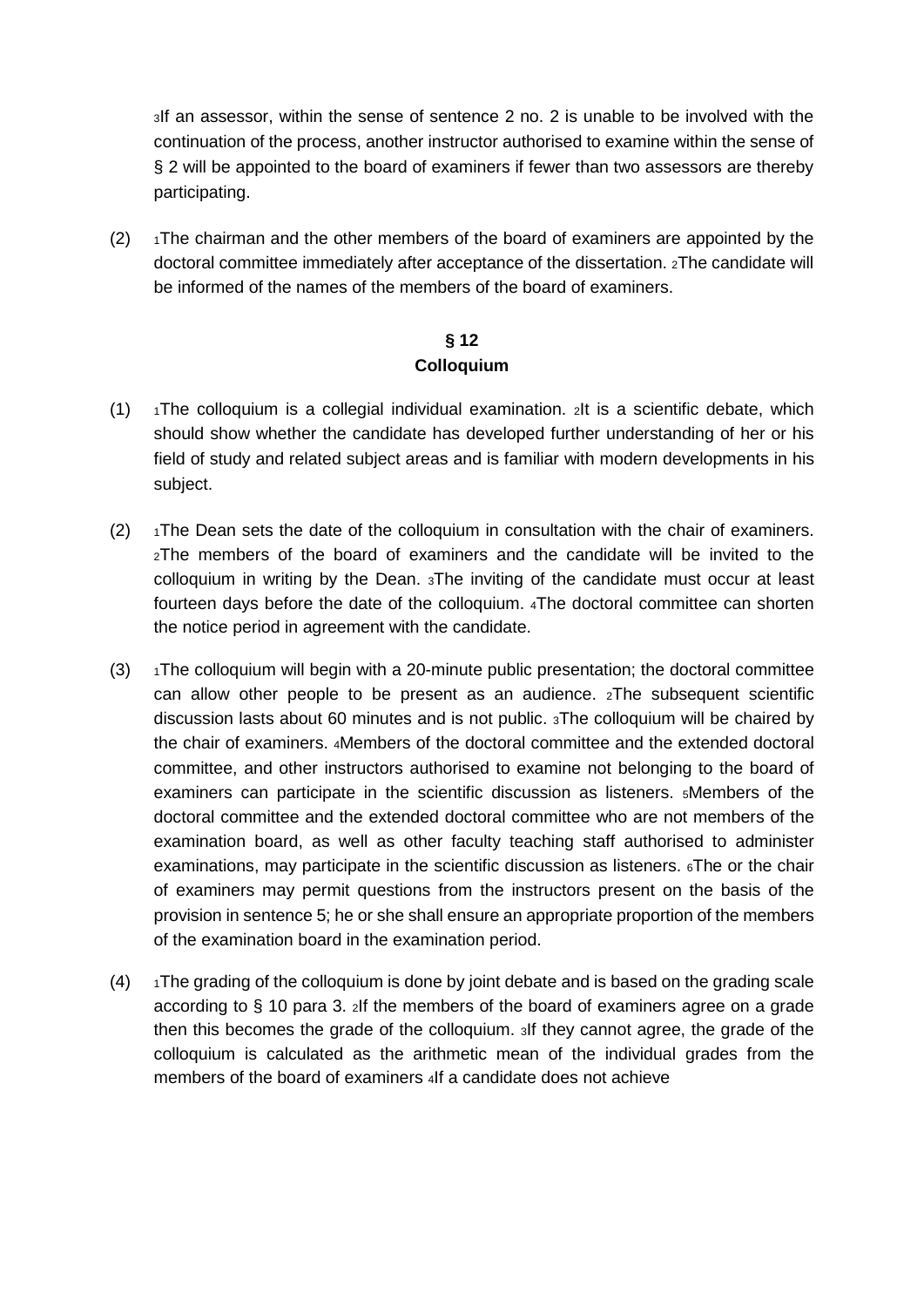at least the grade "satisfactory" (3,00) in the colloquium, the colloquium is thus failed.

- $(5)$  1Minutes regarding the course of the colloquium are to be taken.  $2$ The minutes must contain information on
	- 1. the date of the colloquium
	- 2. the names of the chair and the other examiners,
	- 3. the name of the candidate
	- 4. the subject of the examination,
	- 5. the grade of the colloquium.

**3The minutes are to be signed by the chairman and the examiners.** 

- (6)  $\rightarrow$  1the candidate can repeat the failed colloquium once.  $\alpha$ The application for a repetition must be submitted to the Dean within one year of being notified of the failure. 3In very exceptional circumstances the doctoral committee can allow a second repetition of the failed colloquium; such a request of the candidate must be submitted to the Dean within six months of the notification of repeated failure to pass the colloquium. 4The doctoral process is ended without success if the candidate does not apply for a repetition within the time specified in sentences 2 and 3, or if the doctoral committee does not allow a second repetition of the colloquium, or if the candidate also fails the second repetition of the colloquium. 5§ 3 para. 4 applies accordingly.
- $(7)$  1If the candidate does not appear on the date of the colloquium or withdraws from it after it has started, she or he must submit credible reasons for the absence or withdrawal to the Dean in writing without delay. 3If the candidate became ill, the Dean may require the submission of a doctor's note or a medical certificate. 3If the candidate is not responsible for the reasons for her or his absence or withdrawal, the Dean sets a new date in accordance with para. 2. 4If the candidate does not immediately submit credible reasons for her or his absence or withdrawal, according to sentence 1, or is responsible for the reasons, the doctoral process is deemed to have ended without success.  $5\frac{5}{3}$  3 para. 4 applies accordingly.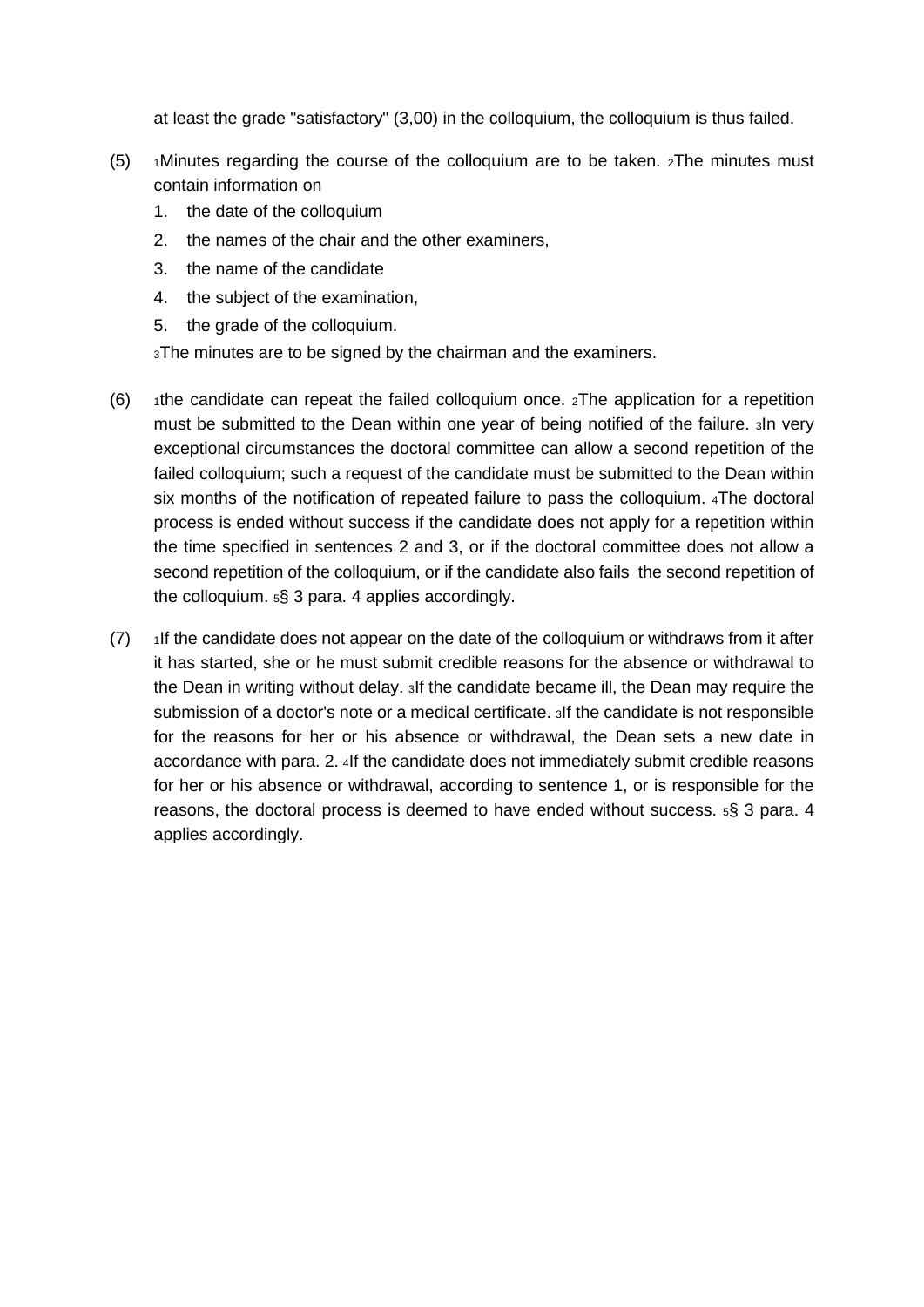## **§ 13 Overall grade of the doctorate**

- (1) If the colloquium is passed, the board of examiners determines the final grade of the doctorate.
- (2)  $\rightarrow$  1The overall grade of the doctorate is calculated by taking the sum of the colloquium grade plus twice the dissertation grade, divided by three. 2Two decimal places will be considered without rounding. 3For the overall grade, the following grading scheme applies:

| $=$ magna cum laude (very good) |
|---------------------------------|
| $=$ cum laude (good)            |
| $=$ rite (satisfactory).        |
|                                 |

4If

- all the assessors have assessed the work as "very good" and
- at least one of the assessors has proposed the work for an award and
- more than two thirds of the members of the board of examiners have graded the colloquium with 1,0 and
- more than two thirds of the members of the board of examiners are in favour of an award,

the overall grade "summa cum laude (with distinction)" is awarded.

- (3) The overall grade and the grade of the dissertation are to be communicated orally to the candidate following the colloquium by the chairman of the board of examiners.
- $(4)$  1The Dean issues the candidate a written provisional certificate regarding the result of passing the exam. 2This provisional certificate does not entitle one to bear the title of doctor.

## **§ 14 Publication of the dissertation**

- (1) The candidate must make the final version of the dissertation agreed upon with the supervisor available to the scientific community by reproduction and dissemination.
- (2) For this purpose, the candidate must supply 40 deposit copies, in book form with quality photos, free of charge to the Dean within one year after the issuing of the provisional certificate regarding the result of passing the examination.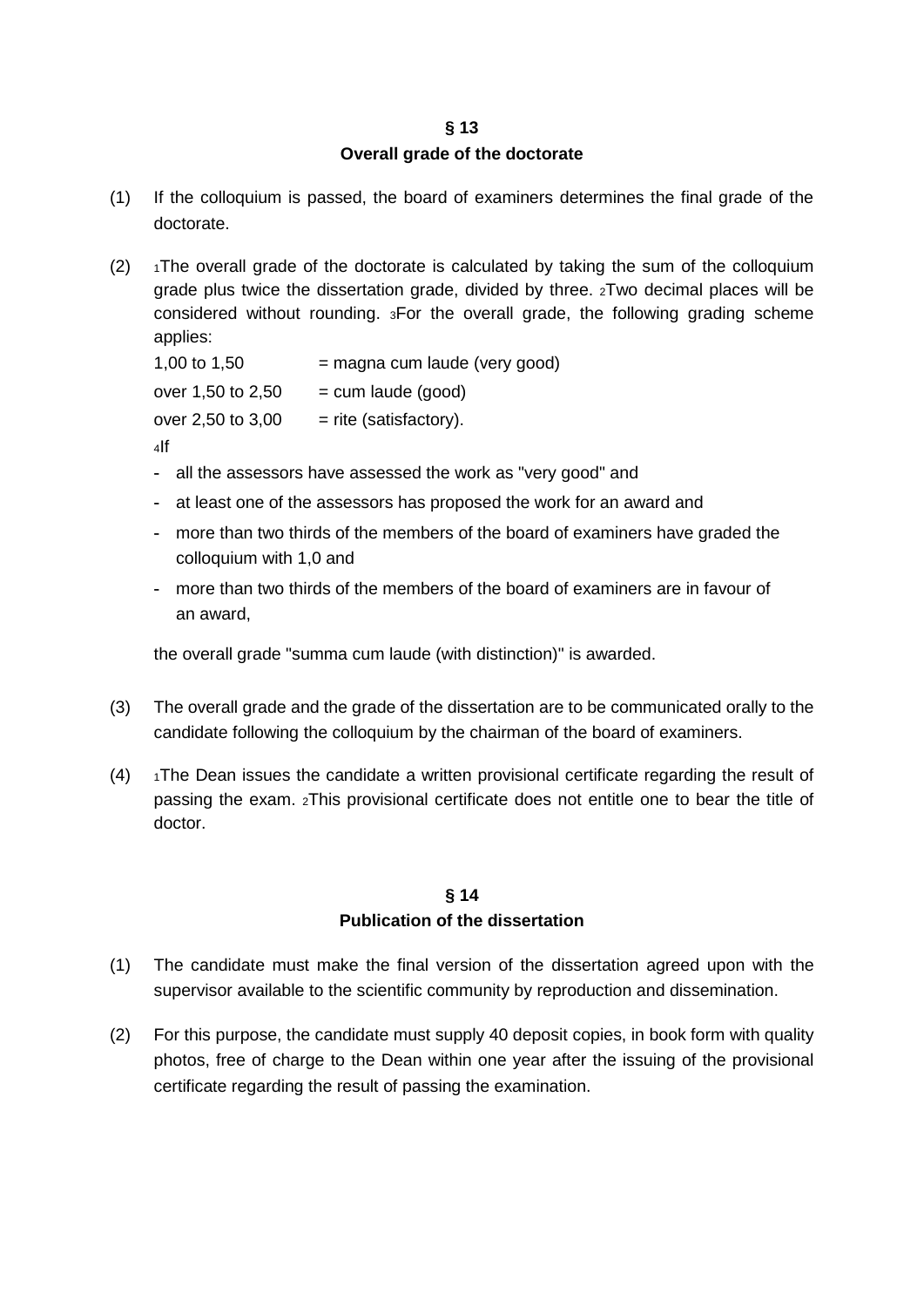- $(3)$  1Instead of the deposit copies specified in para. 2, the candidate may, in agreement with the supervisor, ensure the dissemination of the dissertation
	- − via bookshops using a commercial publisher with a minimum print run of 150 copies or
	- by online publication on a library document server of University of Bayreuth.

2The cover sheet of the work submitted should be laid out according to Annex 2. 3Evidence must be in the form of a certificate from the publisher regarding the number of copies or confirmation from the university library regarding the online publication and six free copies of the publication in book form with quality photos, to the Dean.

- (4) In the case of para. 2, the candidate must transfer the right to the University to make additional copies of, and distribute her or his dissertation.
- (5) The Dean can extend the period for delivery of the deposit copies at the request of the candidate.
- $(6)$  1Should the candidate miss the deadline for submission of the deposit copies, all the rights gained by the successful completion of the examination process are forfeited.  $2\frac{1}{2}$  3 para. 4 applies accordingly.
- (7) In the cases of para. 3, first indent, the Dean can regard the delivery deadline as being met if the publication of the dissertation and the delivery of the deposit copies appears sufficiently assured by a binding declaration of the publisher.

# **§ 15 Diploma and completion of the doctorate**

- (1) If the requirements specified in § 14 have been fulfilled, the faculty issues a diploma regarding the passing of the doctoral examination.
- (2) If the content of the dissertation relates to an intended patent application, the Dean may, at the request of the candidate or supervisor, decide to delay the publication of the dissertation up to three months without the awarding of the doctorate being affected.
- $(3)$  1The certificate confirms the successful doctorate and contains
	- the name of the university and the faculty,
	- the first and last names of the doctoral candidate, date and place of birth,
	- the academic degree awarded,
	- the title of the dissertation,
	- the date of the oral examination,
	- the overall title of the doctorate,
	- the name and signature of the President
	- of the University of Bayreuth and the Dean of the Faculty,
	- the seal of the University of Bayreuth.

<sup>2</sup>The date of issue of the certificate is the date of the oral examination.

(4) In the case of doctorates with universities of applied sciences/HAWs (§ 17), the participating university of applied sciences/HAW must also be indicated on the certificate.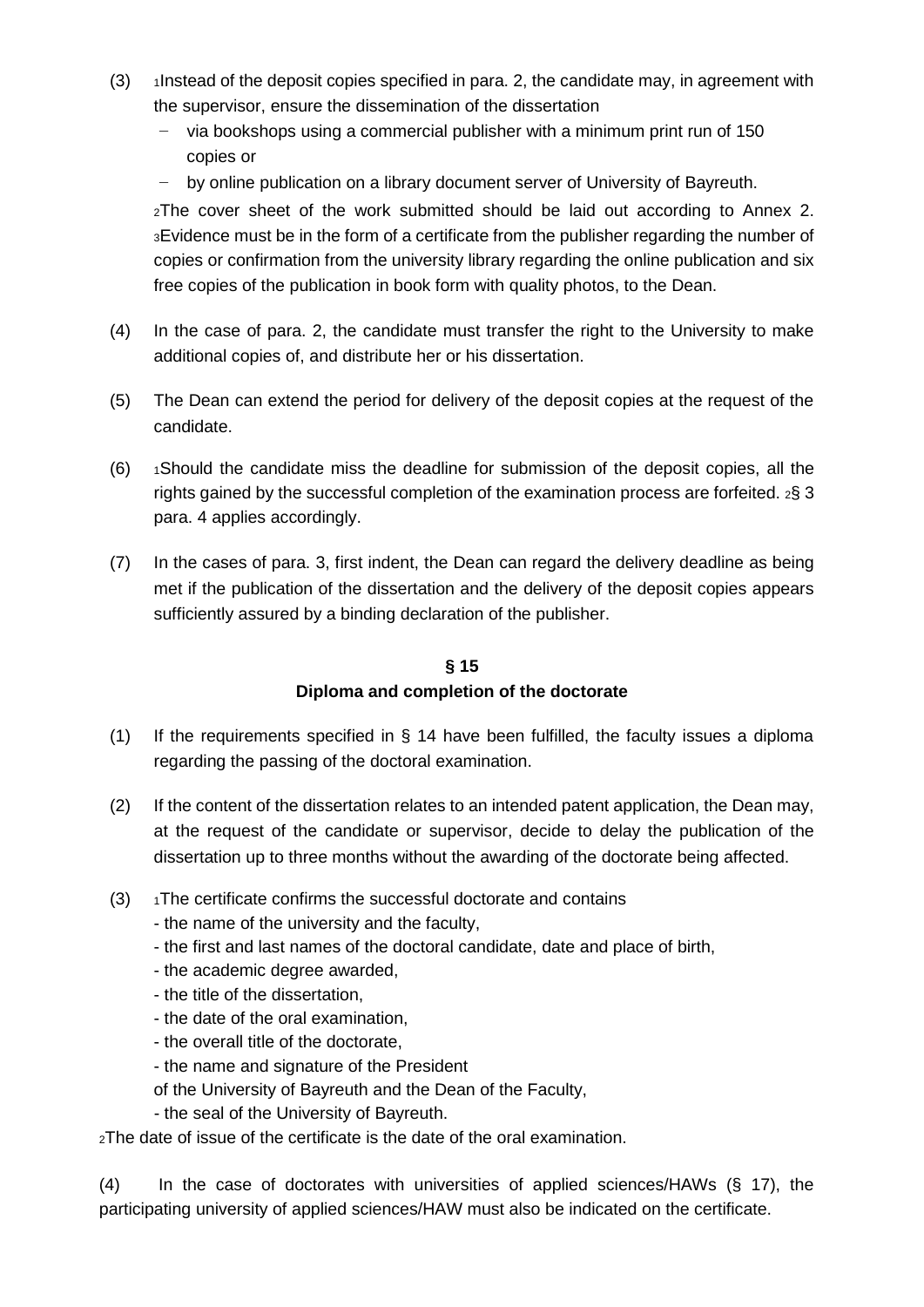$(5)$  1The diploma is issued by the Dean. 2With the issuing of the diploma the doctorate has been completed; the candidate has thus received the right to bear the doctoral title.

## **Section III: Honorary Doctorate**

# **§ 16 Honorary doctorate**

- $(1)$  1The honorary doctoral process is initiated on the substantiated request of at least three professors within the sense of article 2 para. 1 sentence 1 no. 1 BayHSchPG of the Faculty of Engineering Science. 2The request is to be made to the Dean.
- $(2)$  1The Faculty Council requests professors of the subject, from which at least three belong to other German universities, to assess the scientific achievement of the person to be honoured. 2When the assessments become available, the Dean forwards the application and assessments to the members of the Faculty Council and all instructors authorised to examine, within the sense of article 62 para. 1 sentence 2 no. 1 BayHSchG and § 4 sentence 1 HSchPrüferV. 3They can give a written opinion within one month after receipt of the documents mentioned in sentence 2.
- (3)  $\rightarrow$  1The Faculty Council decides on the award of honorary doctoral degree. 2The resolution of the Faculty Council presupposes an application of the extended doctoral committee. 3It is carried out by taking into account the assessments, any comments made according to para. 2 sentence 3 and the application of the extended doctoral committee.
- $(4)$  1The President and Dean make the award of an honorary doctoral degree by presenting a diploma to the individual being honoured. 2In the diploma, the scientific achievement of the honoured person is to be commended.

# **Section IV: Cooperation with Universities of Applied Sciences**

## **§ 17**

# **Cooperation with universities of applied sciences (HAW)**

(1) The Faculty of Engineering Science of the University of Bayreuth enables the cooperative implementation of doctoral projects with universities of applied sciences/ HAWs and/or cooperative doctorates with Bavarian universities of applied sciences/ HAWs on the basis on the agreement of the Bavarian higher education institutions dated 19 October 2015.

(2) Within the scope of cooperative doctoral projects, the University of Bayreuth takes the lead.

(3) Additional provisions can be established via cooperation agreements between the higher education institutions.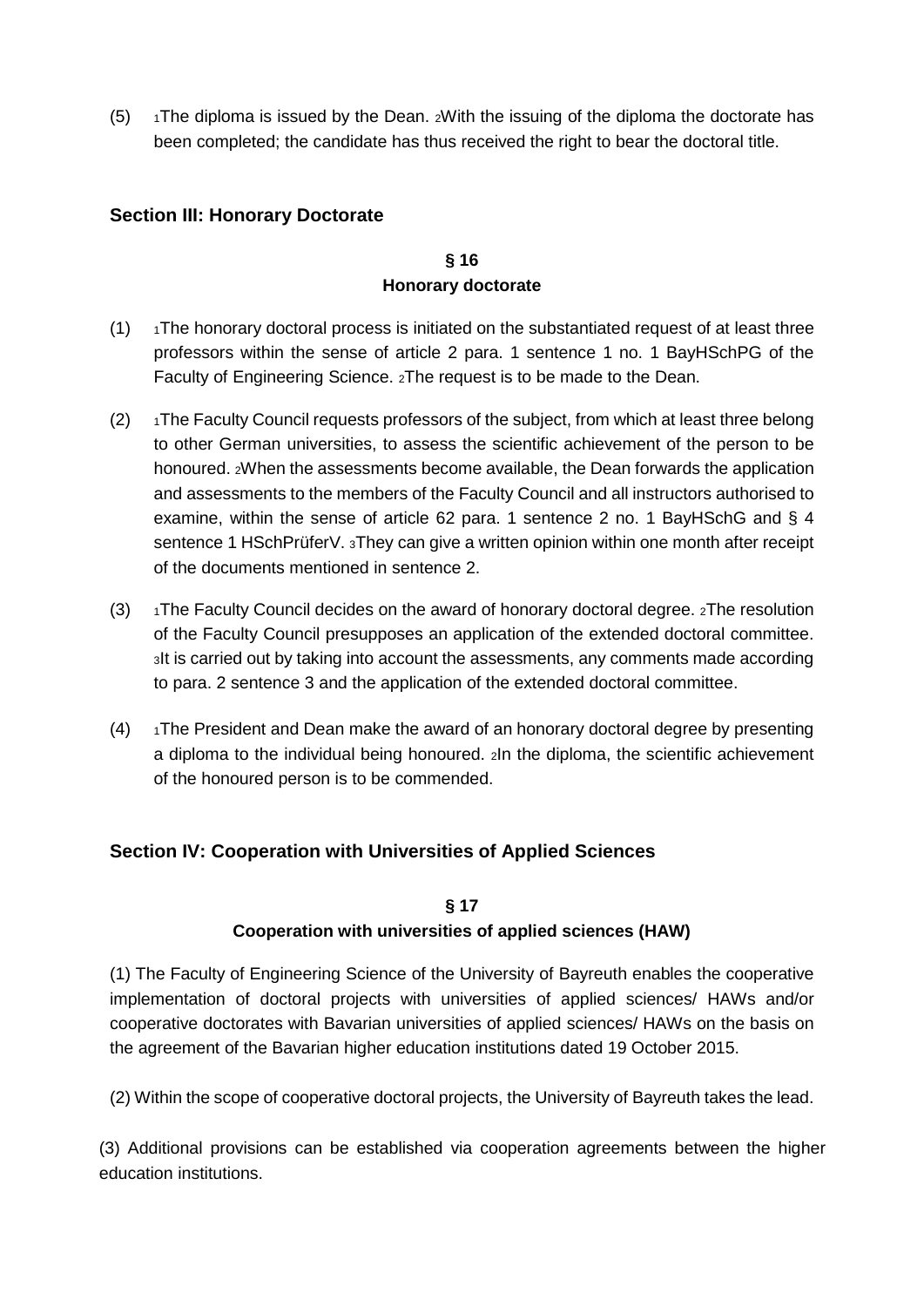# **Section V: Joint Binational Doctorates**

#### **§ 18**

### **General Information**

- $(1)$  1The doctoral degree can also be awarded as part of joint supervision with a foreign academic institution (partner institution). 2This presupposes that
	- 1. an agreement on the cross-border joint supervision of the doctoral project was made with the partner institution and approved by the doctoral committee;
	- 2. the partner institution has the right to award doctorates under their national law and the academic degrees which they award are recognized within the Higher Education Framework Act;
	- 3. the candidate fulfils both the requirements for admission to the doctoral process according to these regulations (§§ 4, 7 and 8) and the relevant regulations of the partner institution;

4. the candidate has been actively involved at each of the institutions for at least 1 year. 3At the request of a member of the doctoral committee, the extended doctoral committee will be consulted regarding the approval of the agreement according to sentence 2, no. 1.

- (2)  $\rightarrow$  1The dissertation is jointly supervised by a supervisor in accordance with § 6 para. 1 and a member of the partner institute authorised to examine according to their regulations and can be submitted to the Faculty of Engineering Science of the University of Bayreuth, or to the partner institution. 2The details of the joint supervision result from the agreement according to para. 1 sentence 2 no. 1. 3A dissertation, which was submitted and adopted or rejected prior to the conclusion of an agreement according to para. 1 sentence 2 no. 3 at one of the participating educational institutions, cannot be the subject of a joint doctoral process.
- (3) The grading of the doctoral work is subject to the stipulations of the institute to which the dissertation is submitted; the other institute grades it with an equivalent grade according to its doctoral regulations.

# **§ 19 Examination process at the Faculty of Engineering Science of the University of Bayreuth**

 $(1)$  1Should the dissertation be submitted to the Faculty of Engineering Science of the University of Bayreuth, §§ 9 and 10 apply for the dissertation and its assessment.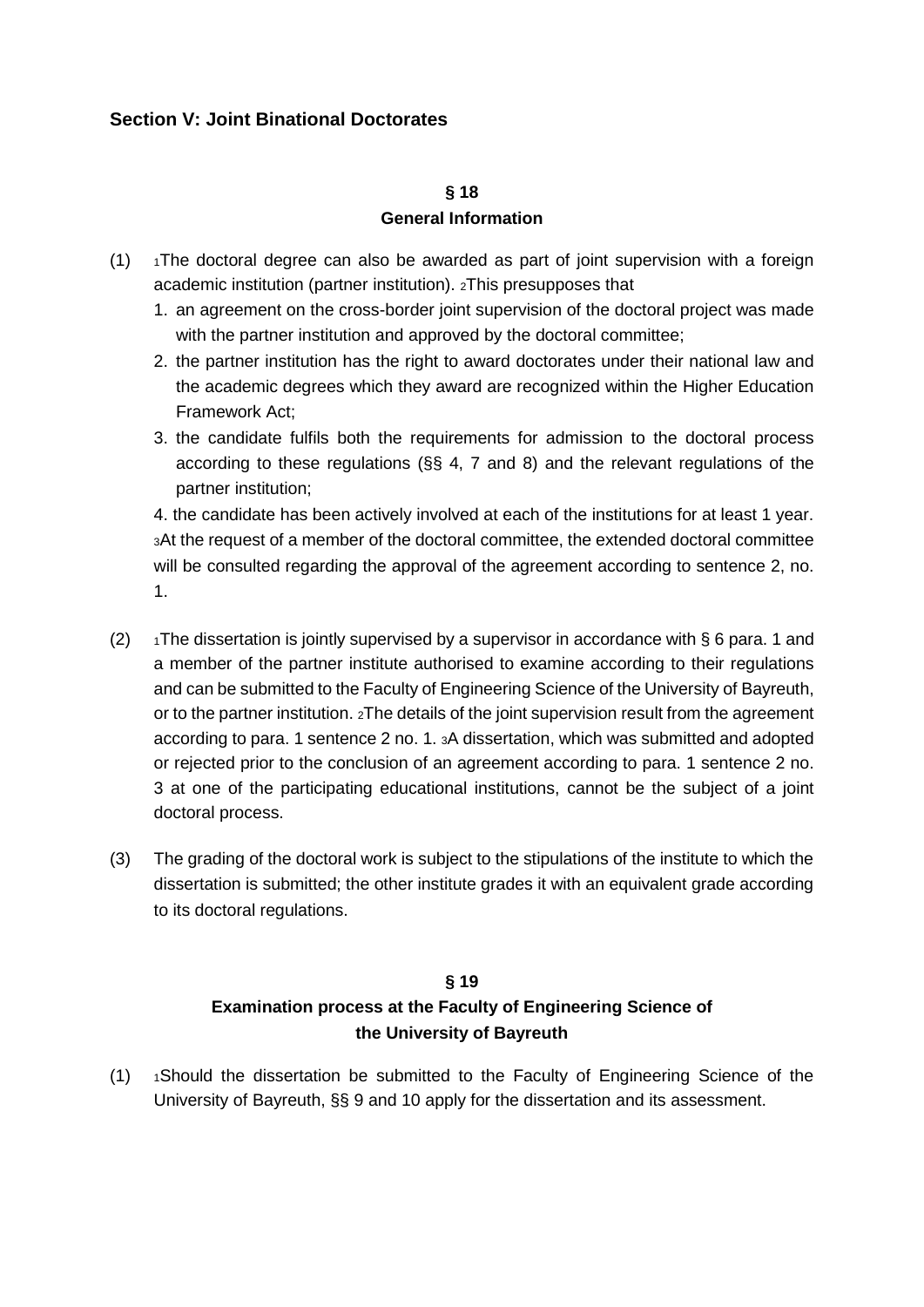2The supervisor of the dissertation according to § 18 para. 2 sentence 1 should normally be appointed as the assessor.

- (2)  $\frac{1}{1}$  if the dissertation has been accepted in the process according to § 10, it will be forwarded to the partner institution for approval of the continuation of the doctoral examination. 2If the partner institution grants approval, the oral examination is held in accordance with §§ 11 and 12. 3If the supervisor of the dissertation from the partner institution is not a member of the examination board pursuant to  $\S$  11 para. 1 sentence 2 no. 2, his or her appointment as a member of the examination board or the alternate appointment of another member of the partner institution entitled to examine the thesis pursuant to the provisions of § 18 para. 1 sentence 2 no. 1 will be provided for in the agreement pursuant to § 18 para. 1 no. 1.
- (3) 1If the dissertation is accepted at the Faculty of Engineering Science of the University of Bayreuth, but approval for the continuation of the examination has been denied by the partner institution, the joint process is ended; the doctoral examination is continued according to the present doctoral regulations. 2Sentence 1 applies equally if the oral examination is graded as failed by the partner institution.
- (4) The publication of the dissertation and the deposit copies is governed by § 14 and supplementary agreements in accordance with § 18 para. 1 sentence 2 no. 1.

## **§ 20**

## **Examination process at the partner institution**

- $(1)$  1If the dissertation is to be submitted to the partner institution, the doctoral regulations of the partner institution apply to the examination process. 2In accordance with § 18 para. 1 sentence 2 no. 1, the agreement is to cover the following: the appointment of a supervisor, according to § 18 para. 2 sentence 1, of the Faculty of Engineering Science of the University of Bayreuth or, if she or he cannot be involved, another instructor authorised to examine, according to these regulations, of the Faculty of Engineering Science of the University of Bayreuth, as an assessor for the assessment of the dissertation.
- $(2)$  1If the dissertation is accepted by the partner institution, it is to be forwarded to the Faculty of Engineering Science of the University of Bayreuth for approval of the continuation of the examination.  $2\frac{5}{3}$  10 para. 4 applies accordingly. 3If the Faculty of Engineering Science of the University of Bayreuth approves, the oral examination takes place at the partner institution, in accordance with its provisions. 4In the agreement, in accordance with § 18 para. 1 sentence 2 no. 1, the following is to be covered: in this case, as an examiner, the supervisor, according to § 18 para. 2 sentence 1, of the Faculty of Engineering Science of the University of Bayreuth or, where this is not possible,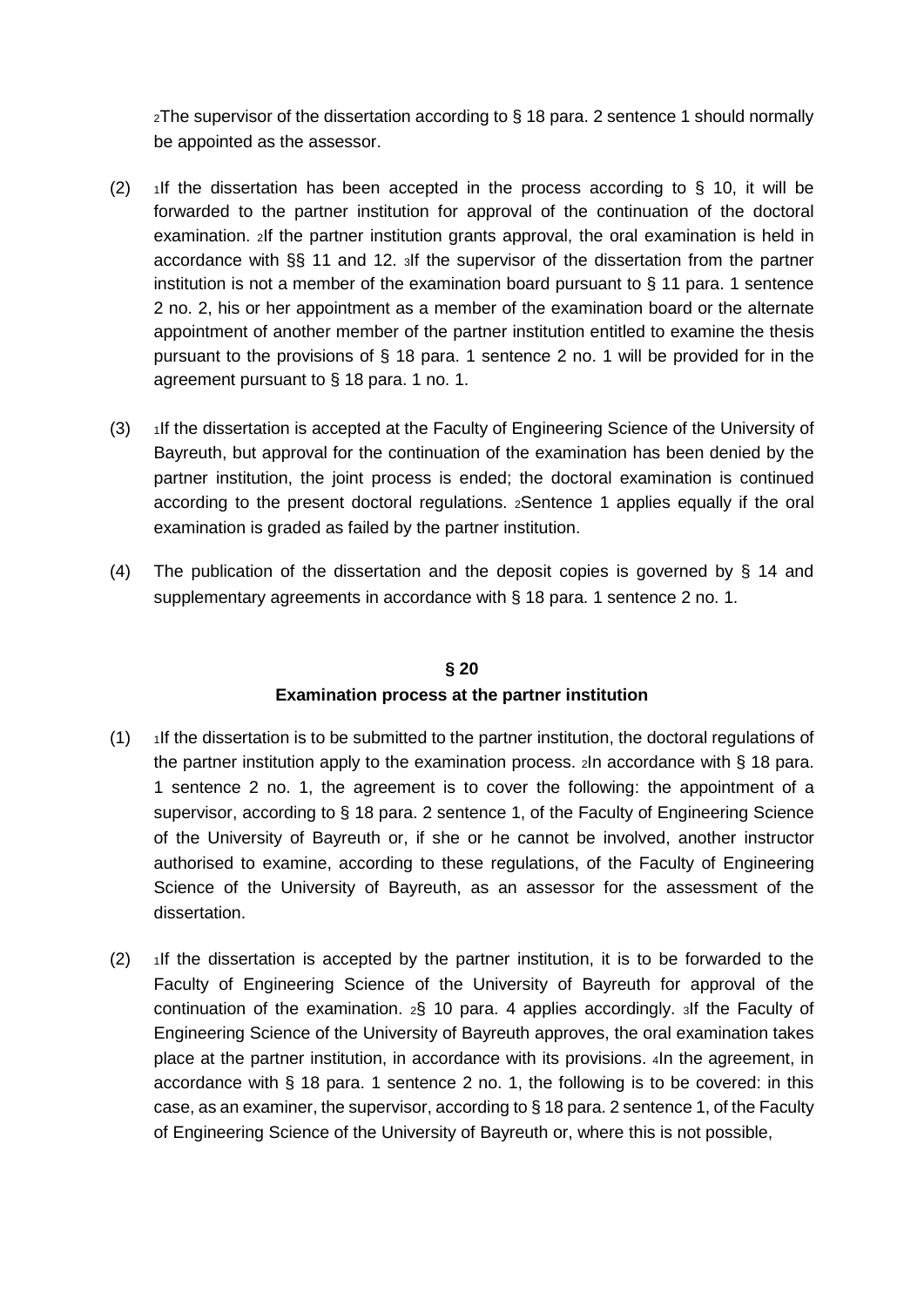as a substitute, another instructor authorised to examine, according to these regulations, of the Faculty of Engineering Science of the University of Bayreuth, must belong to the oral examination examining body.

- (3) 1If the dissertation is accepted at the partner institution, however, the Faculty of Engineering Science of the University of Bayreuth refuses approval for the continuation of the examination, the joint process is ended. 2The doctoral examination can be continued according to the provisions of the partner institution. 3Sentences 1 and 2 apply *mutatis mutandis* when the oral examination is graded as failed by the Faculty of Engineering Science of the University of Bayreuth.
- $(4)$  1The partner institution's governing provisions apply for the publication of the dissertation and the deposit copies. 2The agreement, according to § 18 para. 1 sentence 2 no. 1, also specifies how many copies are to be made available to the Faculty of Engineering at the University of Bayreuth; alternatively, a publication of the dissertation analogous to § 14 para. 3 sentences 1 and 3 can be agreed. 3In any case, a copy of the dissertation is kept in the examination file.  $4\text{The}$  issuing of the doctoral diploma according to § 21, is to be made dependent on the fulfilment of delivery obligations.

# **§ 21 Joint diploma**

- (1) 1Following the successful completion of a joint doctoral process, the Faculty of Engineering Science of the University of Bayreuth and the partner institution issue a joint diploma awarding the doctoral degree, from which it apparent that the doctorate was accomplished under joint supervision. 2The diploma bears the signatures and seals that are required by the provisions of these doctoral regulations and the provisions of the partner institution.
- (2) The joint doctoral diploma states that the graduate is entitled to bear the title of doctor in Germany according to § 1 para. 1, and the title of doctor awarded in the foreign country.
- $(3)$  1 Further details about the layout of the diploma are regulated by the agreement according to § 18 para. 1 sentence 2 no. 1.  $z$ The grade equivalency is also to be based on this agreement. 3On the joint doctorate certificate, the equivalent foreign grade should be listed with appropriate identification.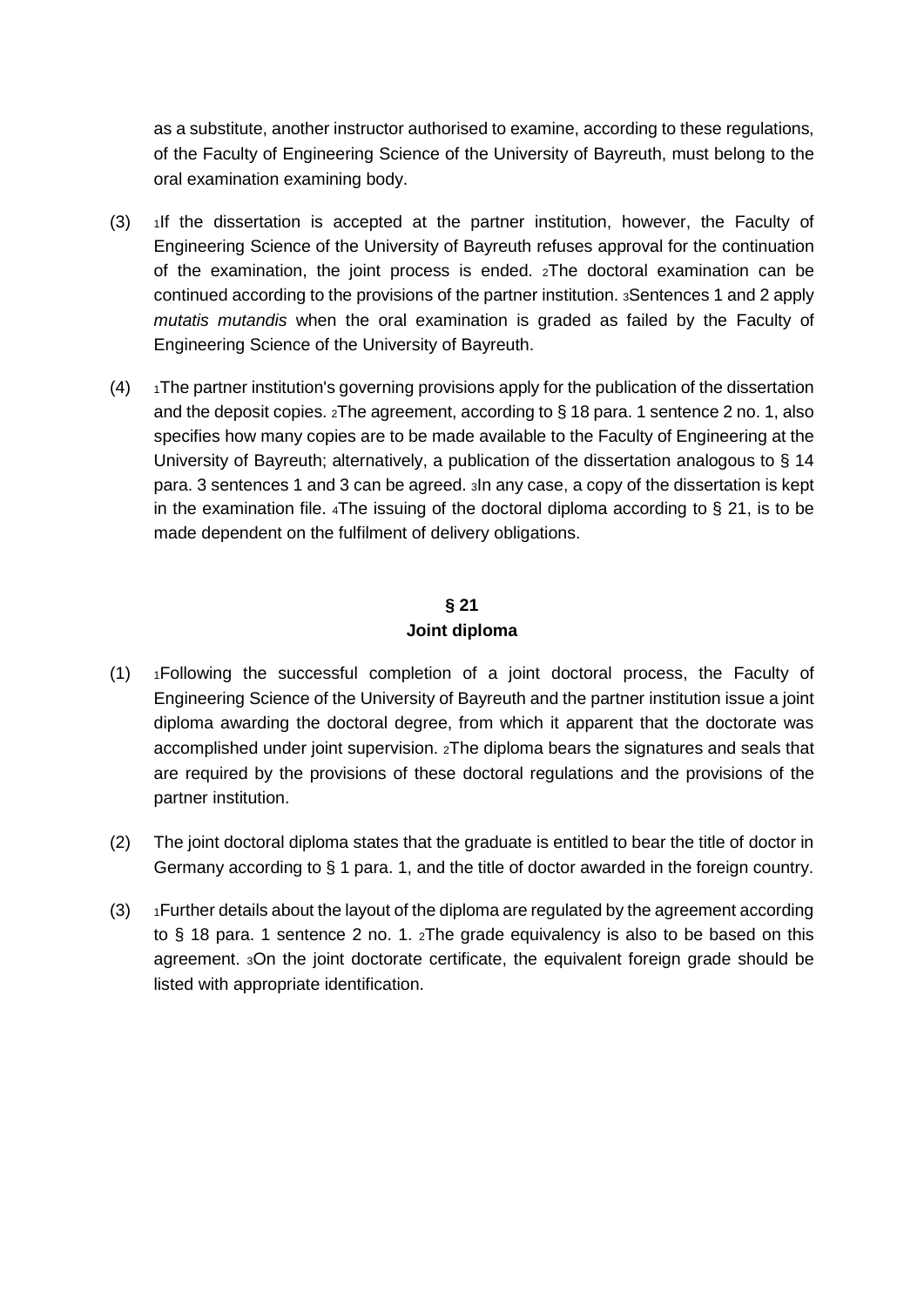# **Section VI: Further regulations, transitional and final provisions**

## **§ 22 Invalidity of the doctoral work**

- (1) If, prior to the issuing of the certificate, it becomes known that the candidate has cheated in the doctoral process, the doctoral committee declares all previously acquired rights as invalid and ends the process.
- $(2)$  1If the cheating only comes to light after the issuing of the diploma, the doctoral committee can subsequently declare the doctoral examination as failed. 2The revocation of a doctoral degree is subject to the legal regulations (article 48 Bavarian Administrative Processs Act – BayVwVfG – as amended). 3The person concerned must be given an opportunity to comment before a decision is taken (article 28 BayVwVfG). 4With respect to the determination, form and grounds of the decision, the regulations regarding the administrative acts (article 35 ff. BayVwVfG) must be observed.
- $(3)$   $\rightarrow$  Upon suspicion of scientific misconduct, the doctoral committee only takes a decision after the Commission on Self-Regulation in Science has submitted its report. 2If the doctoral committee, in special cases, has already decided in advance, further consideration is not affected by the Commission on Self-Regulation in Science. 3A willingness to give up entitlement to a doctoral degree does not affect the initiation and continuation of the process according to sentences 1 and 2.
- (4) In the case of failure of the doctoral examination in accordance with para. 2 sentence 1, the doctoral diploma is to be revoked.
- (5) Moreover, the revoking of the doctoral degree is carried out according to article 69 BayHSchG in conjunction with the relevant regulations of the BayVwVfG.

# **§ 23 Right to inspect**

1After completion of the doctorate, the candidate may inspect her or his doctoral file. 2The Dean determines the time and place of the inspection. 3The request must be made to the Dean of the Faculty of Engineering Science within one month of receiving the notice mentioned in § 13 para 4 or after failing the doctoral examination process. 5The inspection process, as in other cases in which access is requested, is based on article 29 ff. BayVwVfG.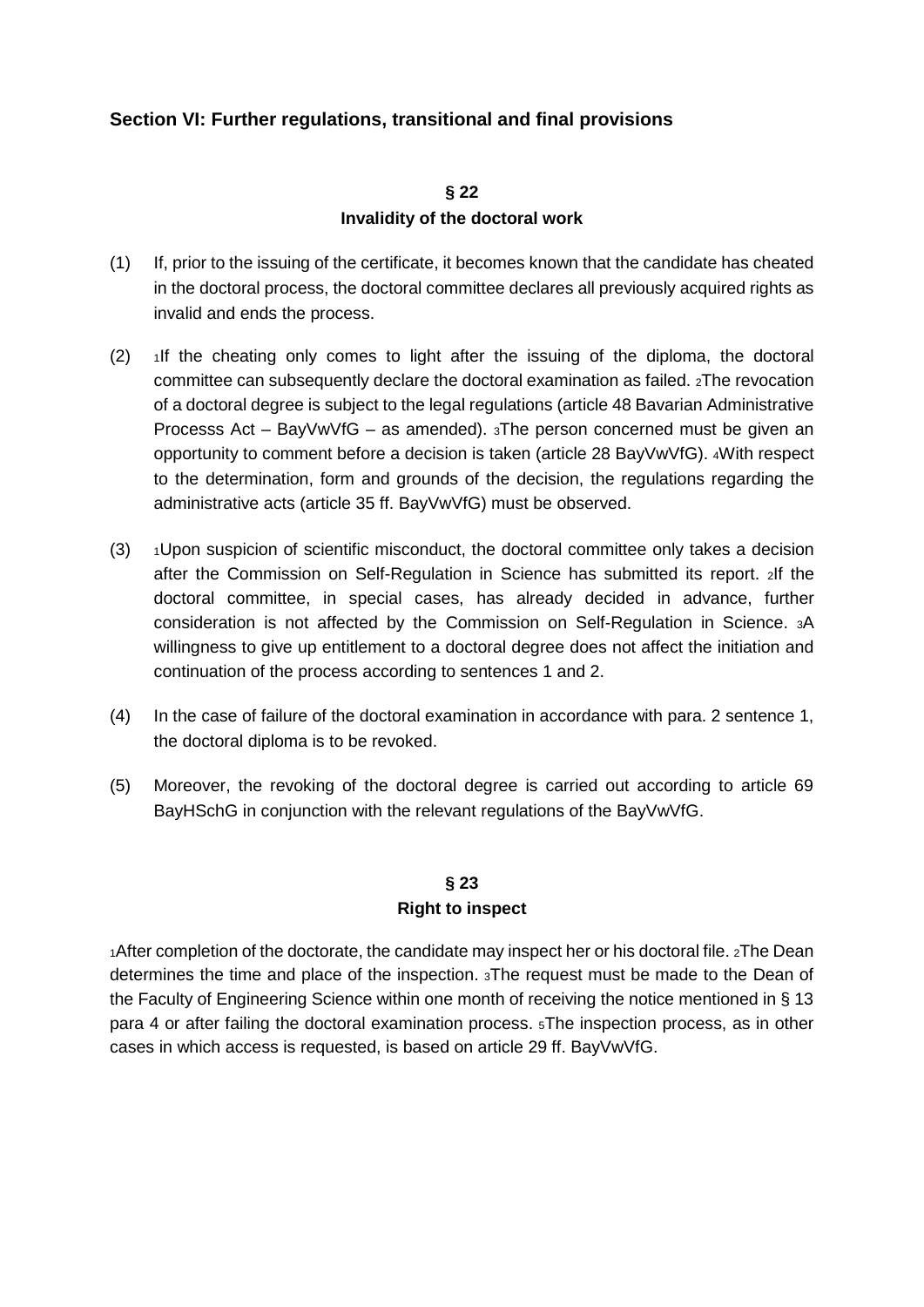## **§ 24 Consideration of special life situations**

 $(1)$  1On request, the use of protection periods in the application of dates and deadlines must be ensured. The following sections of laws are relevant: §§ 3, 4, 6 and 8 of the law on the protection of working mothers (Maternity Protection Act) (MuSchG) from 20 June 2002 (Federal Law Gazette I p. 2318) in the currently applicable version, the legal periods of parental leave (Federal Parent Money and Parent Time Law – BEEG) from 5 December 2006 (Federal Law Gazette I p. 2748) in the current applicable version as well as the periods for the care of close relatives in the sense of  $\S 7$  para. 3 of the law regarding care time (Home Care Leave Act – PflegeZG) from 28 May 2008 (Federal Law Gazette I pp. 874, 896) in the current applicable version, the person in need of care is described in §§ 14, 15 of the eleventh book of social code (SGB XI) of 26 May 1994 (Federal law Gazette I, p. 1014, 1015) in the current applicable version.

2The relevant documents are to be presented; changes in the conditions are to be notified immediately.

 $(2)$  1In the calculation of periods, any intervals during which the doctoral project cannot - or only to a very limited extent - be worked on for reasons beyond the candidate's control will not count. 2The relevant documents are to be presented; in case of sickness medical certificates are to be submitted. 3Changes in the conditions are to be disclosed immediately.

## **§ 25 Consideration of the special needs of disabled persons**

1In order to safeguard their equal opportunities, due regard is to be given to the special situation of disabled candidates. 2The doctoral committee shall, upon the written request of the candidate, according to the severity of the proven disability, either decide in what form a disabled candidate shall undergo examination or grant a working time extension or some other disadvantage compensation. 3Proof of disability with regard to examination is to be presented by the candidates in the form of a medical certificate which indicates that she or he is unable, because of a prolonged or permanent disability, to take the examination wholly or partially in the normal form. 4The application must accompany the application for admission to a doctorate. 5If the application is submitted later, it only applies for future examinations.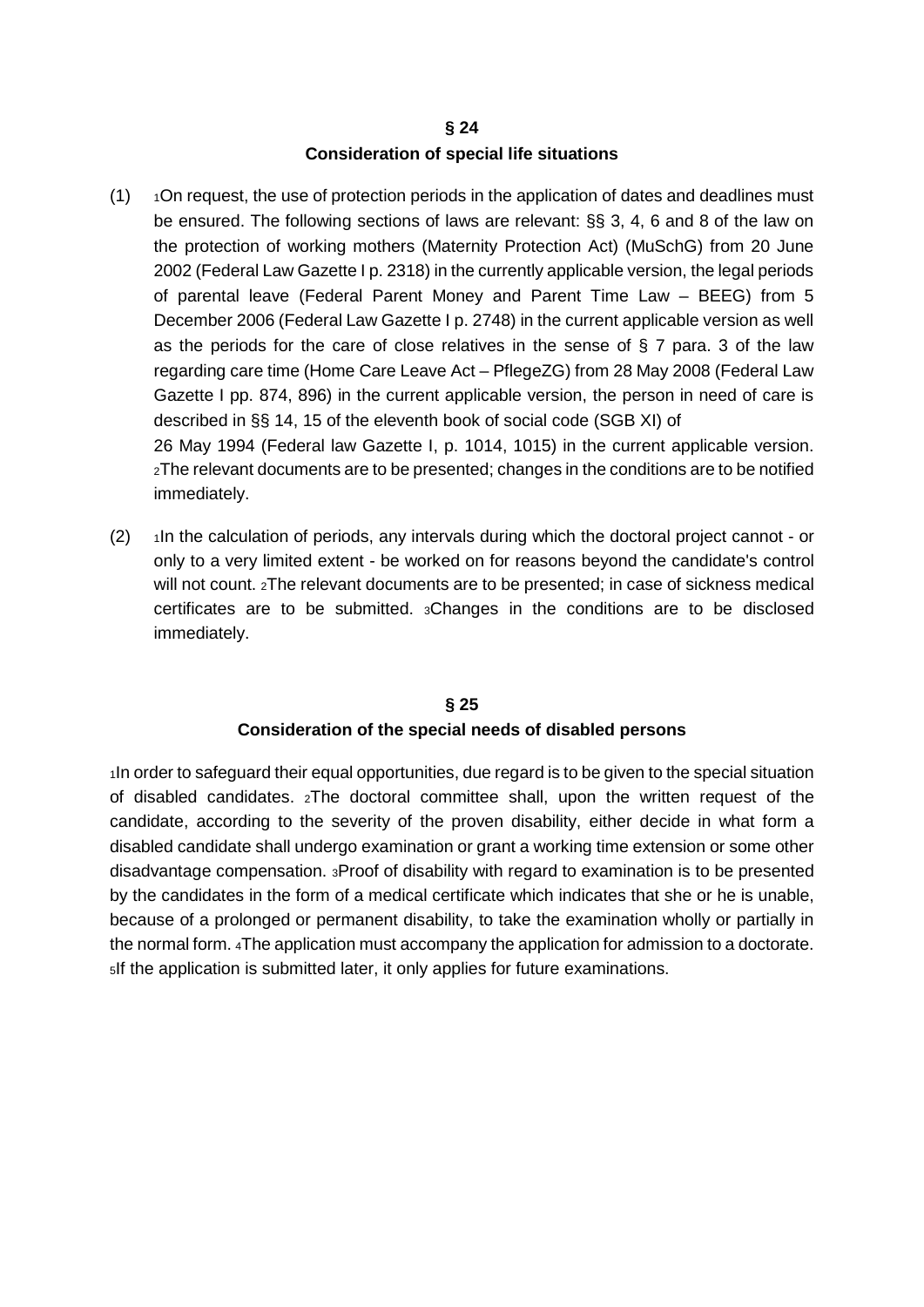## **§ 26 Coming into effect, transitional arrangements**

- (1) These doctoral regulations will enter into force on 16 September 2017; at the same time, the doctoral regulations for the Faculty of Engineering dated 25 July 2014 will expire.
- (2) Doctoral students who submitted an application for admission to the doctoral process within the meaning of § 6 of the Doctoral Regulations for the Faculty of Engineering at the University of Bayreuth dated 25 July 2014 (AB UBT 2014/038) prior to the entry into force of this doctoral regulation will continue to be subject to the provisions of those doctoral regulations until the end of their doctoral process.
- (3) Doctoral students who submitted an application for admission to the doctoral process within the meaning of § 4 of the Doctoral Regulations for the Faculty of Engineering at the University of Bayreuth dated 5 August 2013 (AB UBT 2013/025) prior to the entry into force of this doctoral regulation will continue to be subject to the provisions of those doctoral regulations until the end of their doctoral process.
- (4) Doctoral students who have submitted an application for admission to the doctoral process within the meaning of § 6 or for admission to the doctoral aptitude assessment process in accordance with § 5 of the Doctoral Regulations for the Faculty of Applied Sciences of the University of Bayreuth dated 15 January 2008 (AB UBT 2008/009) in the version of the collective amendments dated 5 July 2011 (AB UBT 2011/032) prior to the entry into force of this doctoral regulation will continue to be subject to those regulations until the completion of their doctoral process.
- (5) Applicants who have already received the agreement of a supervisor prior to the entry into force of these doctoral regulations shall be subject to the present regulations with the following provisions:

- the supervisor's agreement replaces the supervisory agreement to be concluded pursuant to § 6 para 2 or 3 of the present regulations

- doctoral students who complete their doctorate in accordance with paragraphs 2 to 5 are registered online in accordance with § 4 para 3, and their personal data are collected and processed under the conditions of § 5.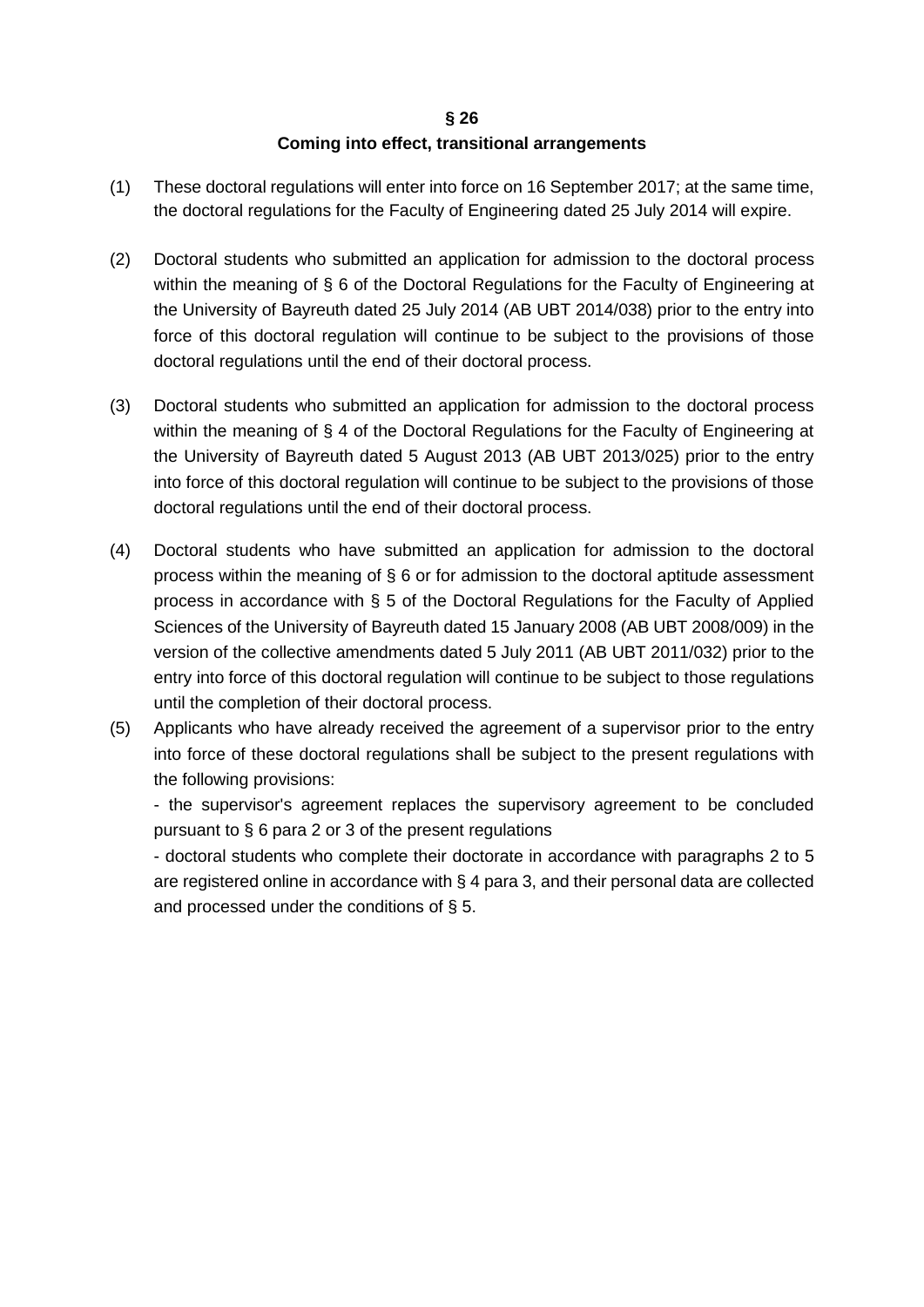# **(Titel der Dissertation)**

Der Fakultät für Ingenieurwissenschaften der Universität Bayreuth zur Erlangung der Würde einer/eines<sup>1</sup> Doktor-Ingenieurin/Ingenieur<sup>1</sup> (Dr.-Ing.) vorgelegte Dissertation

von

(Akademischer Grad) (Name)

aus

(Geburtsort)

Erstgutachterin/Erstgutachter<sup>1</sup>: : (Name der Erstgutachterin/des Erstgutachters) \*)

Zweitgutachterin/Zweitgutachter<sup>1</sup>: (Name der Zweitgutachterin/des Zweitgutachters)\*)

Lehrstuhl (Name des Lehrstuhls)

Universität Bayreuth

(Jahr)

1 ) Nichtzutreffende männliche oder weibliche Form löschen

\*) Die Gutachterinnen und Gutachter werden - auf Vorschlag der betreuenden Professorin oder des betreuenden Professors - von der Promotionskommission bestellt; bei Beantragung der Zulassung zum Promotionsprüfungsverfahren deshalb keine Namen nennen.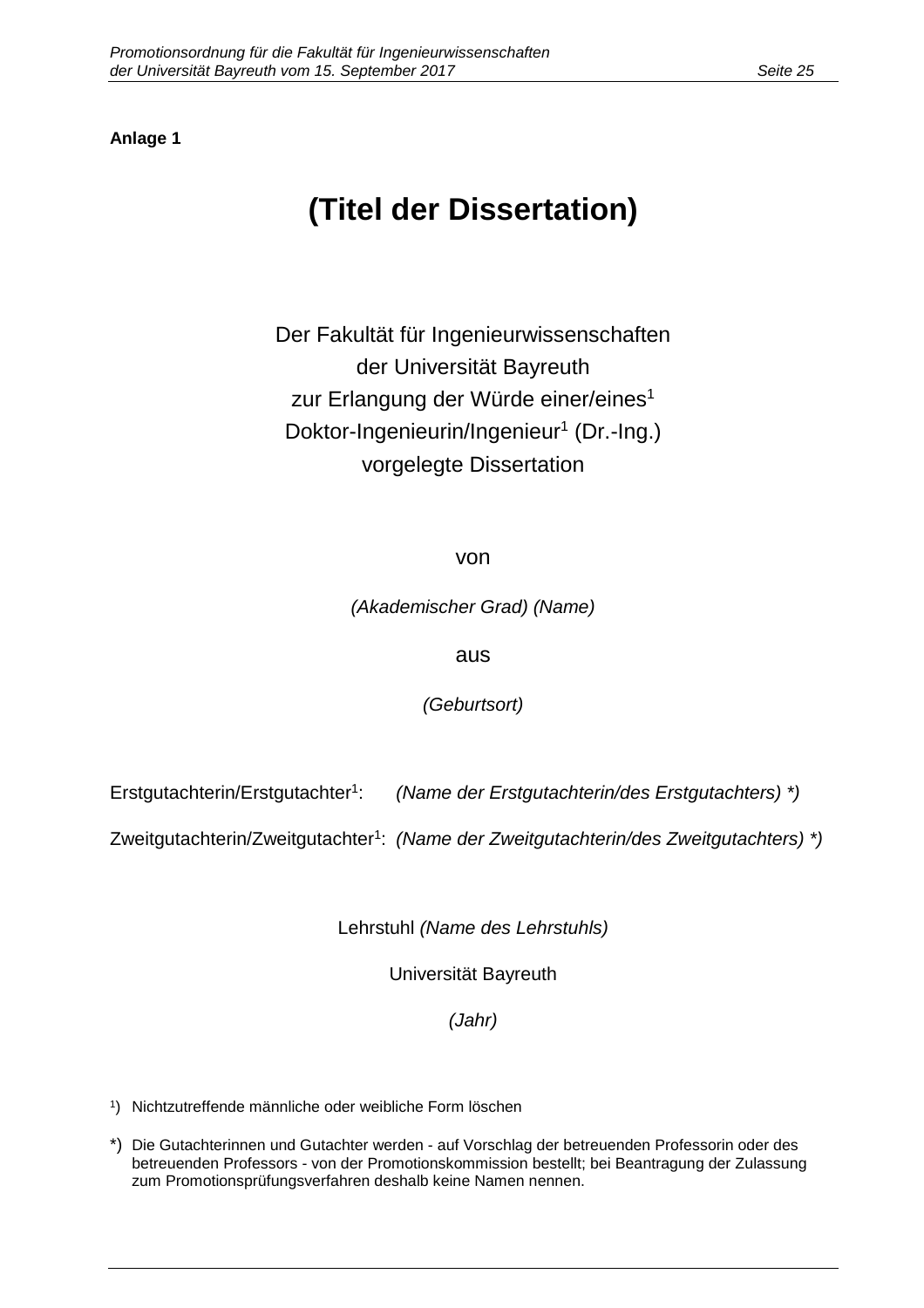#### **Anlage 2**

# **(Titel der Dissertation)**

Von der Fakultät für Ingenieurwissenschaften der Universität Bayreuth zur Erlangung der Würde einer/eines<sup>1</sup> Doktor-Ingenieurin/Ingenieur<sup>1</sup> (Dr.-Ing.) genehmigte Dissertation

von

(Akademischer Grad) (Name)

aus

(Geburtsort)

Erstgutachterin/Erstgutachter<sup>1</sup>: : (Name der Erstgutachterin/des Erstgutachters)

Zweitgutachterin/Zweitgutachter<sup>1</sup>: (Name der Zweitgutachterin/des Zweitgutachters)

Tag der mündlichen Prüfung: (Tag. Monat. Jahr)

Lehrstuhl (Name des Lehrstuhls)

Universität Bayreuth

(Jahr des Erscheinens)

1 ) Nichtzutreffende männliche oder weibliche Form löschen